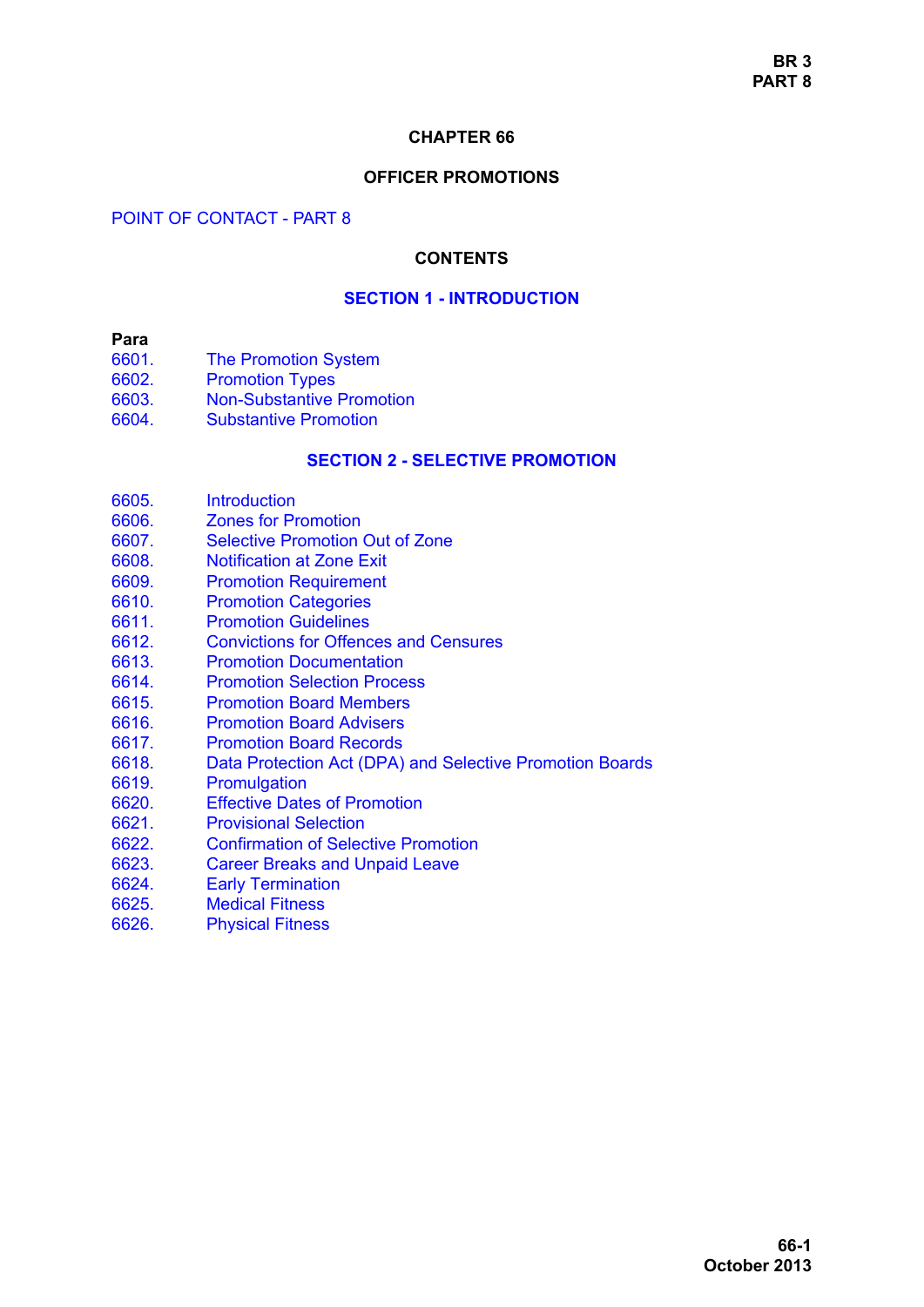## **[SECTION 3 - NON-SELECTIVE PROMOTION](#page-14-0)**

| 6627. | <b>Introduction</b>                                                                                                                         |
|-------|---------------------------------------------------------------------------------------------------------------------------------------------|
| 6628. | <b>Unsatisfactory Performance</b>                                                                                                           |
| 6629. | <b>Conditions</b>                                                                                                                           |
| 6630. | <b>Notice of Promotions Due</b>                                                                                                             |
| 6631. | <b>Notice of Promotions Made</b>                                                                                                            |
| 6632. | Promotion up to Lieutenant RN pre and post 1 Sep 13 - Direct Entry Warfare,<br><b>Engineering, Logistics and Medical Services Officers)</b> |
| 6633. | Promotion up to Captain RM pre and post 1 Sep 13 - Royal Marines Officers                                                                   |
| 6634. | Promotion to Lieutenant RN/Captain RM pre and post 1 Sep 13 - Upper Yardman/                                                                |
|       | <b>Corps Commission candidates</b>                                                                                                          |
| 6635. | <b>Medical and Dental Officers</b>                                                                                                          |
| 6636. | <b>Queen Alexandra's Royal Naval Nursing Service Officers</b>                                                                               |
| 6637. | <b>Family Services Officers</b>                                                                                                             |
| 6638. | <b>Bursars</b>                                                                                                                              |
| 6639. | Senior Upper Yardmen and Senior Corps Commission Officers                                                                                   |
| 6640. | <b>RNR Officer Candidates and Upper Yardmen</b>                                                                                             |
| 6641. | Delays in Initial Training - Impact on Promotion Progression                                                                                |
| 6642. | <b>Seniority Adjustments Following Branch/Specialisation Transfer</b>                                                                       |
| 6643. | <b>Training Warnings</b>                                                                                                                    |
| 6644. | <b>Quarterly Report</b>                                                                                                                     |
| 6645. | <b>Medical and Physical Fitness</b>                                                                                                         |
|       | <b>SECTION 4 - ACTING RANK ASSIGNMENTS</b>                                                                                                  |

- [6646. Introduction](#page-23-1)
- [6647. Assigning Notice](#page-23-2)
- [6648. Local Assignments and Transfer](#page-23-3)
- [6649. Selection Criteria for Granting Acting Higher Rank](#page-23-4)
- [6650. Acting Higher Rank Level of Approval](#page-24-0)
- [6651. Acting Higher Rank Procedures to be followed by the Career Manager](#page-25-0)
- [6652. Acting Higher Rank in Common Appointments](#page-27-0)
- [6653. Upgrading of post to a Higher Rank](#page-27-1)
- [6654. Downgrading of post to a Lower Rank](#page-27-2)
- [6655. Sickness while holding the Acting Higher Rank](#page-27-3)
- [6656. Relinquishment](#page-27-4)
- [6657. Pay](#page-28-0)
- [6658. Provisional Selection](#page-28-1)
- [6659. Local Higher Rank](#page-28-2)
- [6660. Local Lower Rank](#page-29-0)
- [6661. Resettlement and Terminal Leave](#page-29-1)

## **ANNEXES**

| <b>Annex 66A</b> Selective Promotion                   |
|--------------------------------------------------------|
| <b>Annex 66B</b> Officer Promotion Zones               |
| <b>Annex 66C</b> Acting Higher Rank - Application Form |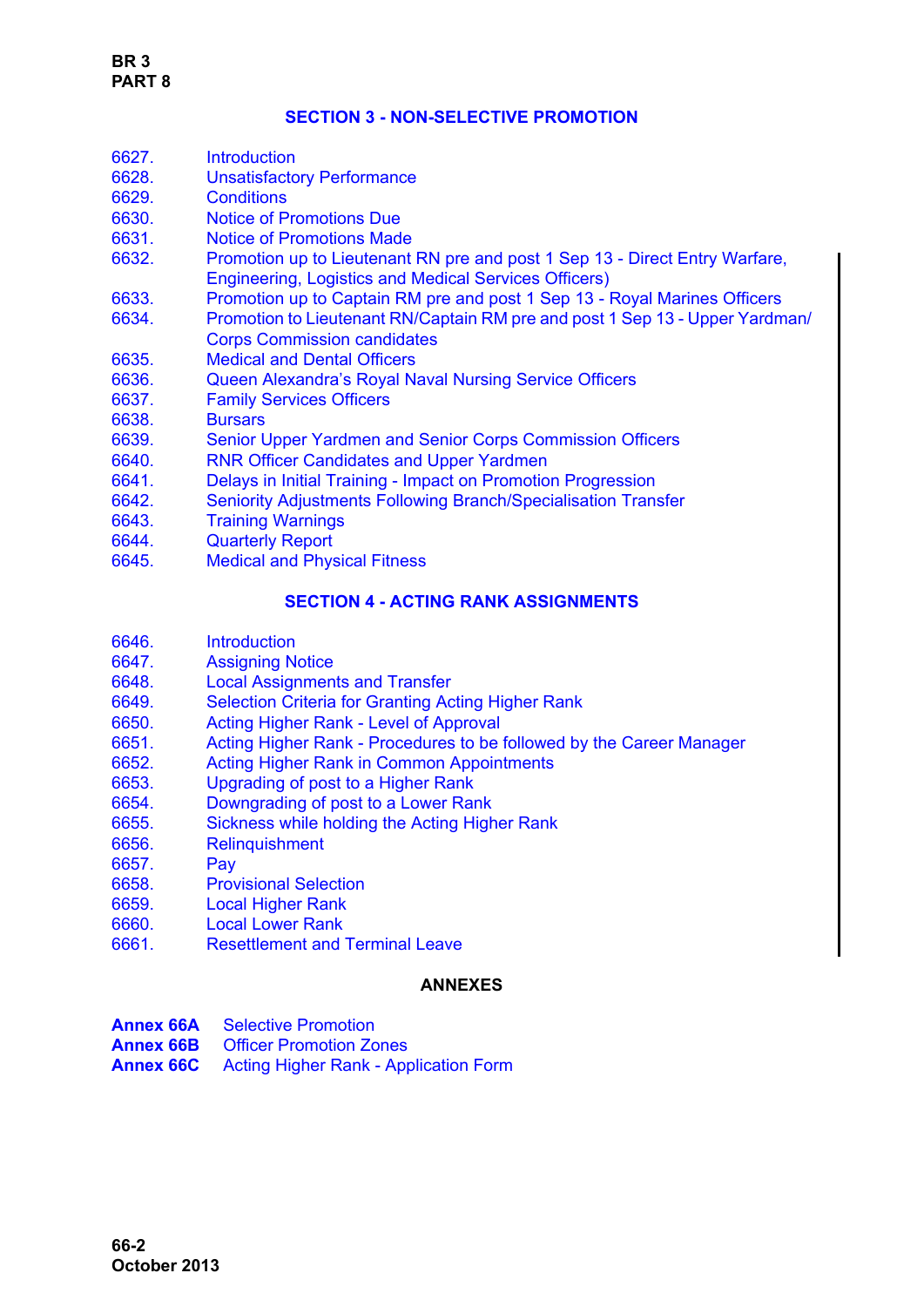#### **CHAPTER 66**

#### **OFFICER PROMOTIONS**

<span id="page-2-0"></span>Reference: Promotions DIN released annually in March/April

#### **SECTION 1 - INTRODUCTION**

#### <span id="page-2-1"></span>**6601. The Promotion System**

The officer promotion system is controlled centrally, relies on objective reporting over an individual's career to allow consideration for progressive promotion, and has many safeguards. A promotion system is necessary to ensure that:

- a. Personnel of the appropriate quality are assigned to positions of responsibility.
- b. High-quality recruits to the Naval Service are attracted and retained.

c. A fair chance of promotion in the Service is given, and is seen as being given, to those concerned.

#### <span id="page-2-2"></span>**6602. Promotion Types**

In the initial stages of an officer's career, automatic, non-selective, substantive promotion is used to ensure proper remuneration tied to rank and length of service or seniority in the rank. Selective substantive promotion is used thereafter as responsibilities increase, based on open zones which enable outstanding officers to achieve very rapid progress but which also allow for experienced officers to be promoted later at each rank. The selection process is formal, objective and thorough. Timed substantive promotion to Lieutenant Commander is granted to Lieutenants (and equivalent) who were entitled before the introduction of the Three Tier Commission (3TC) and to Surgeon Lieutenants and Surgeon Lieutenants (D) following the introduction of Common Terms of Service (CTOS) in April 2003.

#### <span id="page-2-3"></span>**6603. Non-Substantive Promotion**

This is available to Career Managers as a short-term palliative to meet a Service requirement that cannot be satisfied by substantive means. There are two types of nonsubstantive promotion, as briefly outlined below.

a. **Acting Higher Rank (AHR).** This may be used to fulfil short-term Service requirements which cannot be met by those who already hold the substantive rank or for those who have been selected for it competitively and are required to serve in the AHR until the effective date of substantive promotion (see [Para 6620\)](#page-11-0). Award of the AHR attracts the pay of the higher rank. Personnel must be in date for the Royal Navy Fitness Test (RNFT) to be awarded the AHR.

b. **Local Rank**. Granted occasionally for representational or traditional purposes. Local rank may be higher or lower than substantive rank, and pay remains at the substantive rank level.

#### <span id="page-2-4"></span>**6604. Substantive Promotion.**

There are three types of substantive promotion:

a. **Selective.** Selective promotions are competitive within each branch at each rank, across defined zones of seniority (see Annex 66B).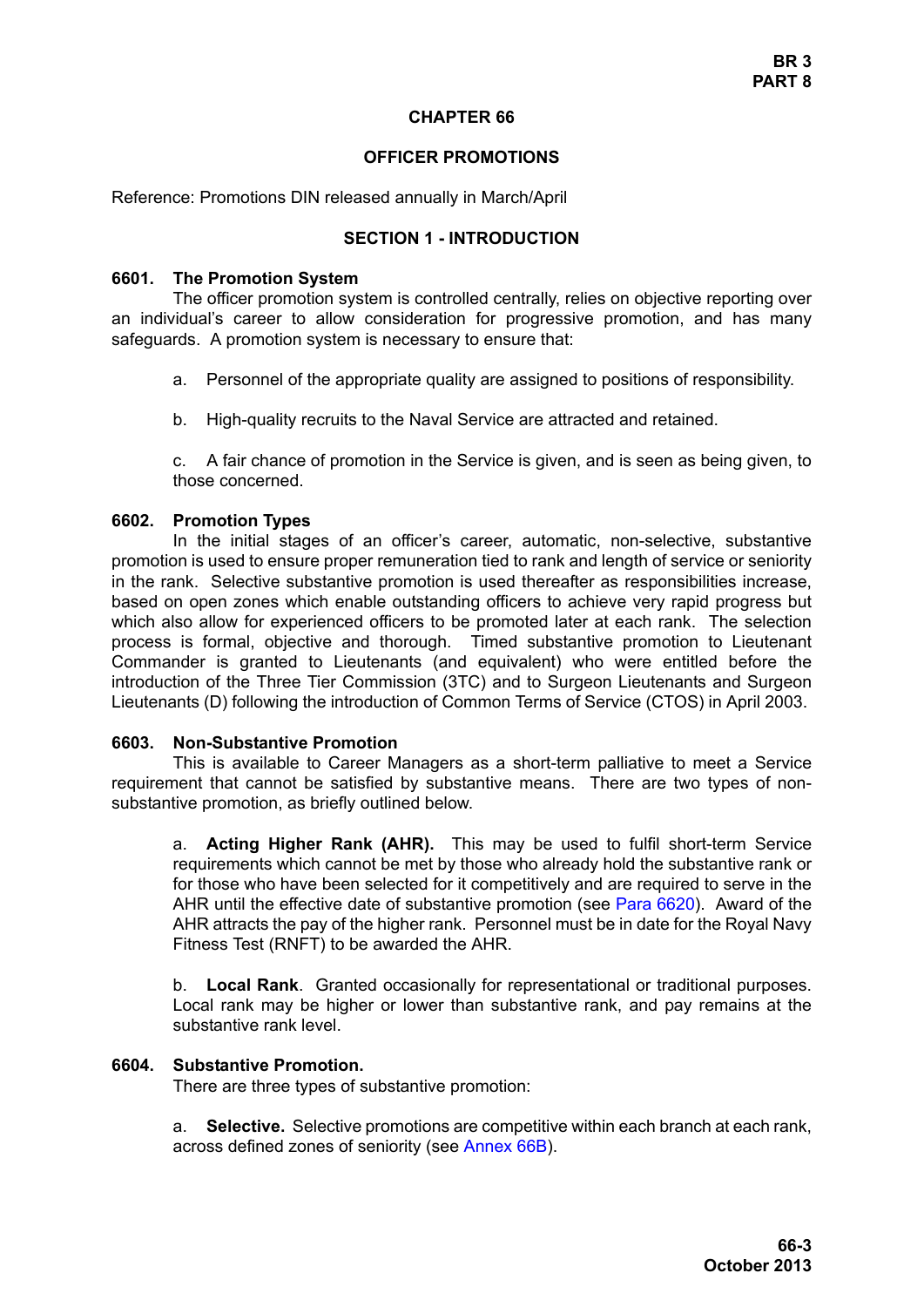b. **Non-selective**. Non-selective promotions are automatic, based on seniority in the rank and/or time in service, and satisfactory performance. (See [Section 3,](#page-14-0) starting at [Para 6627](#page-14-1))

c. **Exceptional.** A mechanism exists for out-of-zone promotions to Lieutenant Commander, Commander, Captain and Commodore and equivalents (see [Para](#page-4-3) [6607\)](#page-4-3).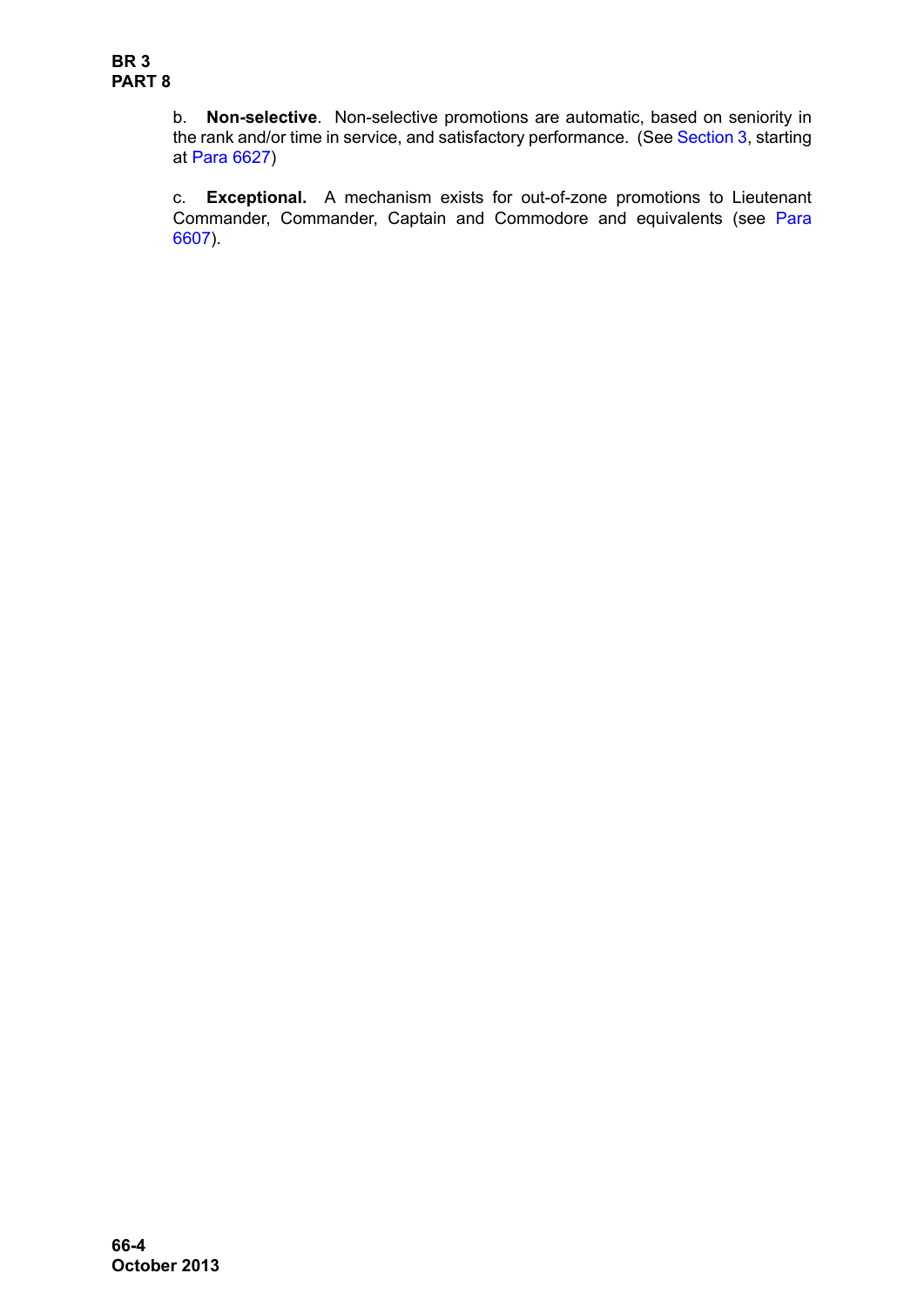$\mathbf I$ 

## **SECTION 2 - SELECTIVE PROMOTION**

#### <span id="page-4-1"></span><span id="page-4-0"></span>**6605. Introduction**

The common principles covering the selection process for all promotions are detailed below. Specific instructions for selective promotion to Flag, General, 1 Star and Captain/ Colonel rank, the selection of Chaplain of the Fleet and Principal Chaplains, Full Term Commission (Aviator) officers, and Medical, Dental, Medical Services and QARNNS officers and Reserves officers can be found at Annex 66A.

## <span id="page-4-2"></span>**6606. Zones for Promotion**

a. Details on zones for selective promotion up to and including substantive 2 Star rank can be found at Annex 66B

b. In-zone officers not recommended for promotion, temporarily physically or medically unfit, or awaiting Court Martial or other disciplinary proceedings will be considered by Selection Boards but, if selected, their promotion may be deferred or cancelled depending upon the outcome of the prevailing circumstances. However, since 1 Jan 08, the possession of an in-date RNFT certificate has been a mandatory requirement of selection for promotion unless the candidate holds an approved permanent or pregnancy/maternity waiver, or a temporary operational/medical extension or waiver.

## <span id="page-4-3"></span>**6607. Selective Promotion Out of Zone**

Promotion Selection Boards will consider, very exceptionally, any Captain/Colonel, Commander/Lieutenant Colonel, Lieutenant Commander/Major or Lieutenant/Captain who, although above or below the zone, is recommended by the Commanding Officer as being especially worthy of out of zone promotion. A "SPECIAL" OJAR is to be raised for officers so recommended and supported by the appropriate intermediate authorities. The completed OJAR is to be forwarded to the Assistant Chief of Naval Staff/Naval Secretary with a covering letter signed by the Departmental Navy Board Member setting out the background and reasoning why the officer should be considered out of turn, who will instruct the Deputy Assistant Chief of Staff Promotions (DACOS (Prom)) accordingly. If the application is successful, the officer will be placed before the next relevant annual Promotion Board and will compete against the other candidates presented to the Board. Should the officer be selected, then the promotion will be confirmed at the Common Promotion Date (CPD) provided the officer meets the required criteria at [Para 6622](#page-11-2).

## <span id="page-4-4"></span>**6608. Notification at Zone Exit**

a. Following their final in-zone Selection Board, all officers will receive a personal letter stating whether or not they have been selected for promotion. This letter will be despatched from Naval Secretary's Department in advance of the announcement date.

b. Letters will be sent to officers' present assignments. Officers who wish letters to be sent to another address (e.g. home address) are to inform their Career Manager at least three weeks prior to the formal announcement.

c. Officers on commissions other than a Full Term Commission/Full Career Commission/Full Commission or RNR/RMR officers who are not selected for promotion at their last opportunity will, if subsequently transferred to a longer commission, become eligible again for consideration providing they fall within the appropriate new promotion zone. This does not apply to those on extensions of service on their current commissions.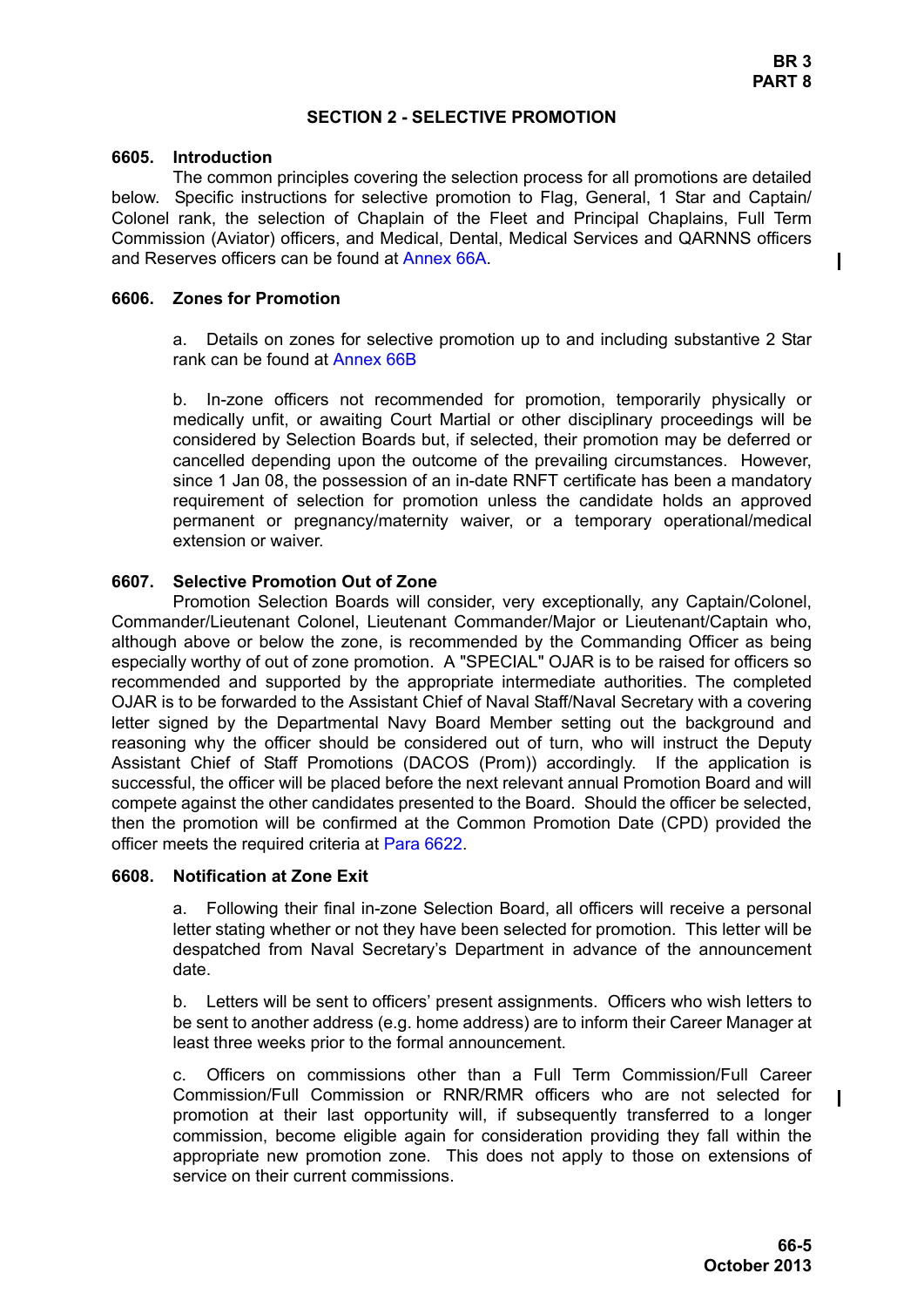# **BR 3 PART 8**

## <span id="page-5-0"></span>**6609. Promotion Requirement**

a. Promotion Boards are required to select suitable officers for promotion primarily on the basis of merit (see Para 6508) subject to the defined numerical, branch and specialisation, and promotion years targets (see [Para 6609](#page-5-0) [sub para d](#page-5-2)) set annually for each rank and branch. Competition within each branch is across the whole of the zone and not confined to peer-groups of similar seniority and background. Profiles of seniority on promotion will vary according to rank and zone length, but in general there will be small numbers at the extremes, and a gradual rise and fall around the midzone.

b. Smoothed Promotion to Requirement (SPR) was introduced on 1 Apr 99 to cater for the officers' 3TC structure and to provide a means of reacting swiftly to the predominantly short-notice changes to the manpower requirement for each rank. Promotion targets, in the form of Maximum Authorised Numbers (MAUN), are based on the Planning Liability (see Para 0304), and fluctuations are smoothed over a rolling 3-5 year period. The aim is to give some predictability and to maintain as steady a flow as possible into the higher ranks.

c. Board members are informed of the MAUN by branch and in some cases specialisation. However, Promotion Boards are not obliged to select the number authorised if there are insufficient candidates of the required quality. Where there are additional mandated specialisation, structural and/or reserved rights requirements, selections are required to be made on merit from the list of A-graded candidates (see [Para 6610](#page-5-1)) only. If the quality is such that the board is unable to satisfy the definitive requirement, the Senior Board Adviser (see [Para 6616](#page-9-0) [sub para c\)](#page-10-3) will be consulted before a decision is taken.

<span id="page-5-2"></span>d. The branch structural requirement, where appropriate, will be expressed in "promotion years" form to ensure steady flow and maintain career expectations. For each individual, promotion years represents the period from the effective date of promotion until retirement assuming no further rank progression. Boards will be advised of the maximum permitted or average "promotion years" target for each rank and branch. Once the numerical and specialist targets have been satisfied, the board will consider the promotion years' target and adjust their selections as necessary.

## <span id="page-5-1"></span>**6610. Promotion Categories**

The following promotion definitions are used during the promotions process:

a. **A** Officers who, in comparison with others of their branch and rank:

(1) Are ready in all respects for substantive promotion and broad employment this time;

(2) *Or (for promotion to OF5 and OF6)* are nearing retirement and are considered worthy of promotion and employment in their stated deep specialist field only, this time, should the opportunity arise (see Annex 66A Para 3 sub para d).

b. **B+** Officers who, in comparison with others of their branch and rank, do not justify promotion this time but who stand every possibility, on current reporting, of being assessed **A** at the next board.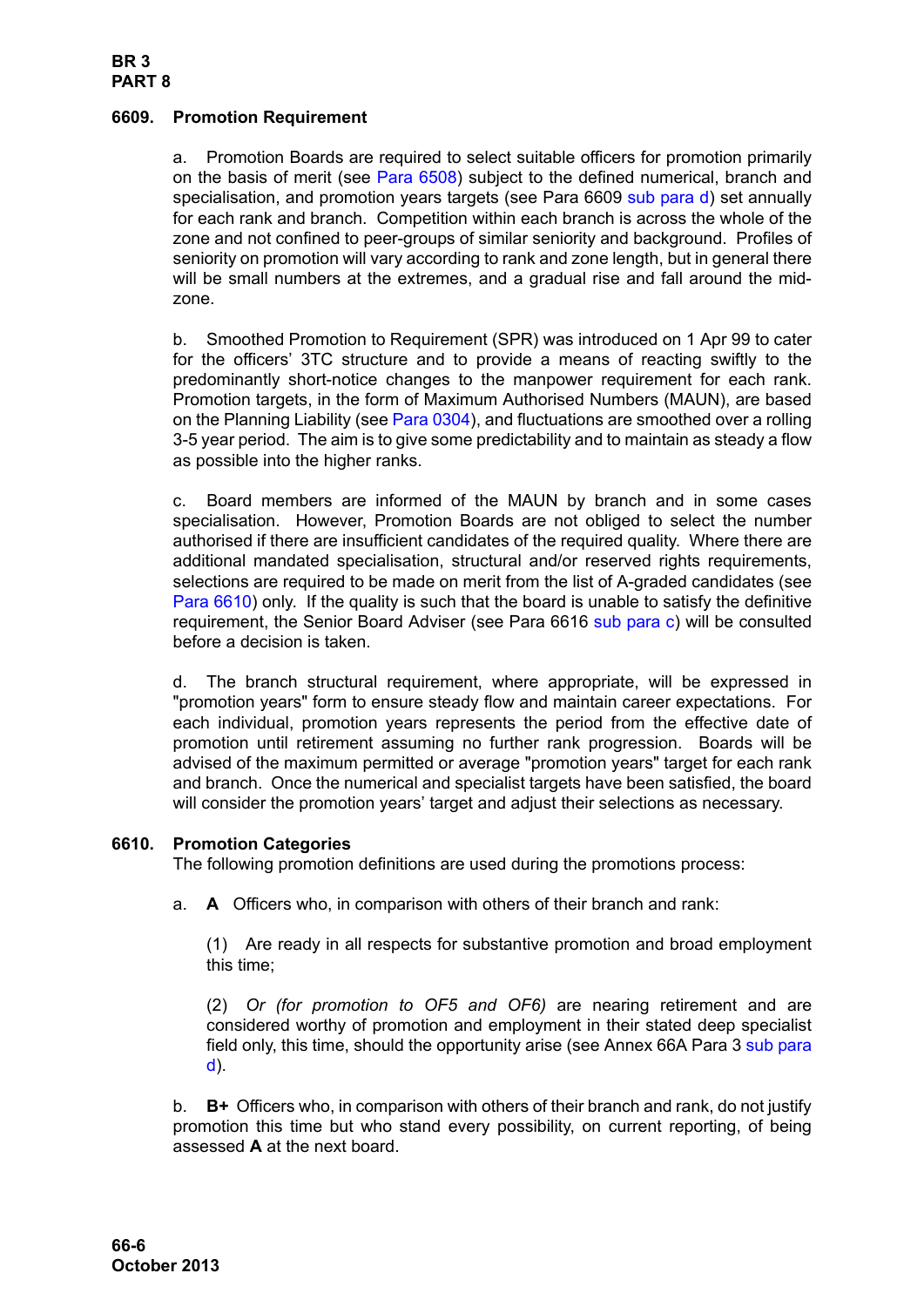c. **B** Officers who, in comparison with others of their branch and rank, do not justify promotion this time but who are judged to have the potential to become serious contenders for promotion in the next two years.

d. **C** Officers who are not currently showing the potential for promotion in the next two years.

## <span id="page-6-0"></span>**6611. Promotion Guidelines**

a. Officers are considered for promotion on the basis of their whole record and Selection Boards are not bound to accept the recommendation of a current reporting officer. If any candidate receives less than a YES recommendation for promotion, the board is free to select that officer if they feel that other considerations outweigh the recommendation. If the recommendation is IK the board will base its judgement on earlier reports; in this way no officer is unfairly treated because of discontinuity of reporting. It also avoids unlawful discrimination against females who have taken maternity leave. However, under no circumstances will the board upgrade an officer to **A** who clearly does not merit promotion.

b. Officers assigned to NATO/EU staffs, exchange assignments and those on secondment may well only be reported on by Foreign and Commonwealth officers or private sector civilians, many of whom are not familiar with the naval reporting system. Experience of non-UK service and non-MOD civilian reporting officers is that they do not always focus on the attributes of specific interest to Selection Boards, nor do they always follow the guidance on reporting provided. Furthermore, the fact that some of these assignments are high profile, politically sensitive and demanding may not be represented adequately by reporting officers. Board members will consider carefully the weight they give to these reports.

## <span id="page-6-1"></span>**6612. Convictions for Offences and Censures**

a. **Discrimination.** The fact that officers have been convicted of offences or awarded censures is recorded in promotion files until they are "spent" in accordance with the Rehabilitation of Offenders Act 1974 (ROA74) and MOD policy. Board members are required not to discriminate unlawfully against candidates, in accordance with MOD Diversity and Inclusion policy (see Chapter 30).

b. **Offences.** Sentences passed by Service and civilian courts are subject to statutory and MOD-directed rehabilitation periods. The general purpose of the ROA74 and MOD policy is to enable all but the most serious criminal offender to live down their criminal record after a specified time. Convictions by civilian courts, courts martial and, in some cases summary trials, are recorded in promotion files, as are the dates on which they will be spent. Once spent, references to offences are expunged from promotion files by the Officer Promotions Section.

c. **Censures.** Censures may be awarded either as a Naval penalty following conviction by a civilian court or by Higher Authorities in circumstances which do not warrant criminal or disciplinary proceedings or sanctions. They are recorded in promotion files together with the dates on which they will be spent. Censures awarded as a Naval penalty will be spent after the statutory or MOD-directed rehabilitation period has elapsed. All other censures will be spent after five years or earlier if so directed by the Higher Authority awarding the censure. Once spent, references to censures are expunged from promotion and archived files by the Promotions Section.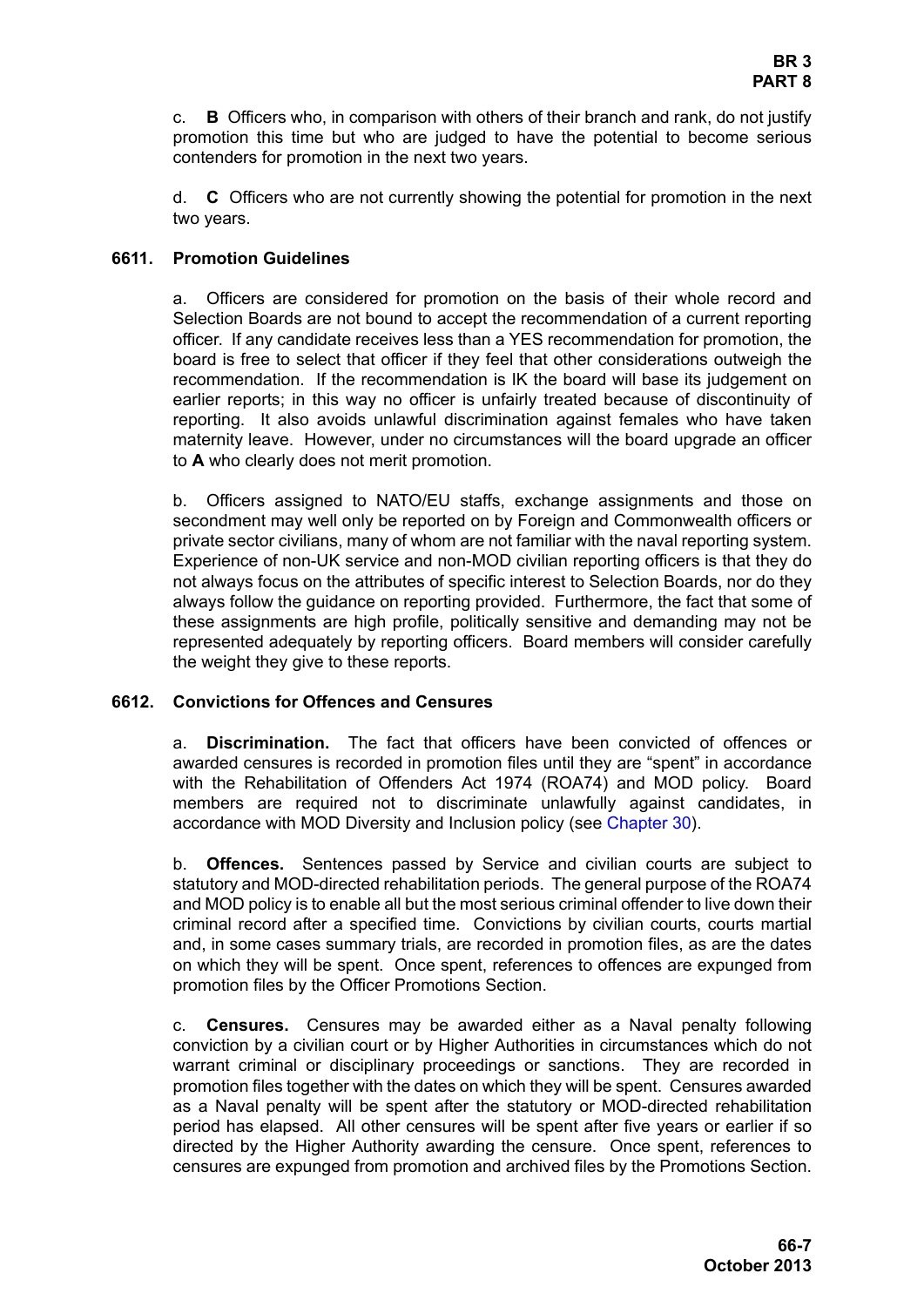d. **Diversity and Inclusion.** Board members are also required to give due consideration and weight to comments within appraisal reports that indicate any failings in officers' attitude towards the principles and practices of diversity and inclusion. Any indication that performance has fallen short in this area will not be regarded lightly (see Chapter 30).

## <span id="page-7-0"></span>**6613. Promotion Documentation**

All Selection Boards will be provided with the following documentation on all candidates who will be within the promotion zone on the appropriate effective dates of promotion, along with any officers who have been recommended for over- or under-zone promotion:

a. **Official Record.** The Official Record, often referred to as the promotion file, is a folder containing all ARs and other reports and admissible documentation on an officer written during a specified period for consideration by promotion boards.

b. **Curriculum Vitae (CV).** The CV, a standard print taken from JPA and legacy NMMIS data immediately prior to the Selection Board, is included in the Official Record. In addition to key personal data, it contains the officer's rank and assigning history, academic and professional qualifications including staff training completed.

c. **Profile Sheet.** A Profile Sheet accompanies every Official Record and provides a historical record of the Annual Reports raised on the officer through their career, and catalogues the assessments awarded and recommendations for promotion given on each, and the vote awarded by the last Selection Board.

## <span id="page-7-1"></span>**6614. Promotion Selection Process**

a. For promotions to Commander/Lieutenant Colonel and above, there are normally two formal promotion Selection Boards for each rank and branch:

(1) *Preliminary Selection Board (PSB).* PSB members read, independently, the promotion files (see [Para 6617](#page-10-0)) of all candidates and vote independently on each candidate's potential for promotion (see [Para 6618](#page-10-1)). In session and following discussion, each officer is awarded an assessment based upon the corporate view of the PSB. The list of officers graded **A** is forwarded to the FSB in seniority order for promotion to Commander/Lieutenant Colonel and merit order for promotion to Captain/Colonel and above; the remainder, voted **B+**, **B** and **C** are listed for the record in seniority order.

(2) *Final Selection Board (FSB).* Conducting its business solely in session, the FSB read the promotion files of all candidates graded **A** by the PSB and vote on each candidate's potential for promotion. Having generated an initial Order of Merit (OOM) and considered the detailed promotion requirement (see [Para 6609\)](#page-5-0), the FSB select the required number of officers of the desired quality for promotion.

b. **APB.** For promotions to Lieutenant Commander/Major, a single Annual Promotion Board (APB) only is convened for each branch whose tasks are an amalgam of those of the PSB and FSB.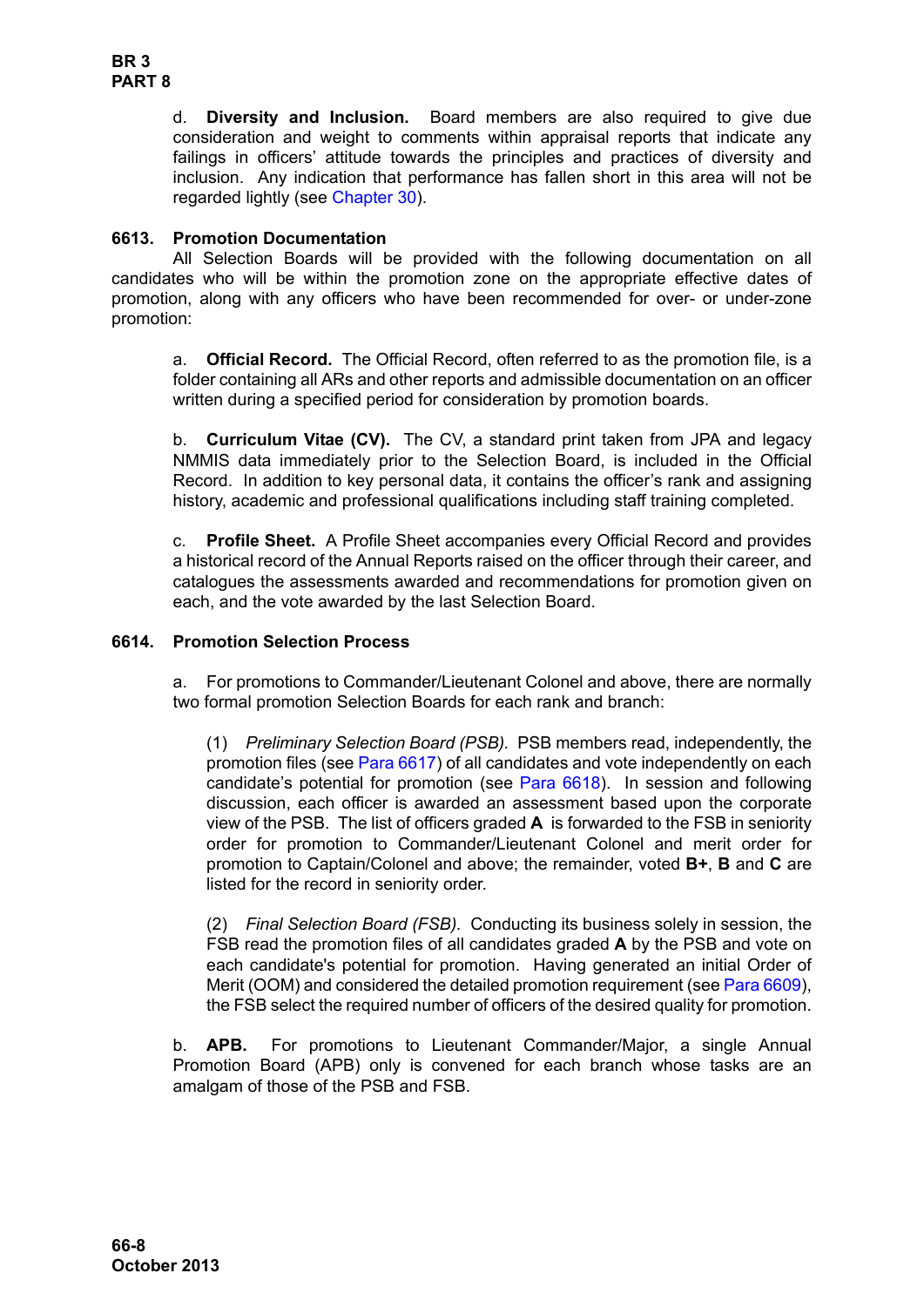c. **Pre-Board Review (PBR).** For Warfare and Engineering branch promotions to Lieutenant Commander, Commander and Captain, a PBR of all eligible candidates is carried out. The purpose of the PBR is to reduce the pre-reading load on the APBs and the PSBs, and the baseline for the PBR is the final outcome of the previous year's APB and FSB as appropriate, at which time all candidates were awarded an **A**, **B+**, **B** or **C** grading.

d. The PBRs are carried out by the Branch Secretaries (in the CNPers Promotions Section), whose task is to take the previous year's APB or FSB final statement, review the files of all in-zone officers and recommend (List 1) the required number of candidates, approximately five times the promotion target, for consideration by the APB or PSB. Those candidates appearing before the board for the last time, who do not make List 1, will be separately identified and read by the PSB. In the event that the number of eligible candidates precludes the achievement of five times the MAUN, the size of List 1 will be adjusted to capture all candidates likely to be graded **A**, **B+**, **B** and **C** by the PSB.

e. Those candidates not recommended for consideration by the PSB will appear as List 2 and are likely to be those for whom there are insufficient reports available to assess the true potential of the candidate, those not yet recommended for promotion and those not yet sufficiently professionally qualified or broadened. The PSB members will then each audit 25% of List 2 and call forward, and collectively read and discuss in-session the files of those they consider may be worthy of a higher than **C** grade.

f. Because of their much smaller branch/corps size, the PBR process is not part of the promotions process for Logistics, Royal Marines, Medical, Dental, Medical Services, QARNNS Officers and the Maritime Reserves.

## <span id="page-8-0"></span>**6615. Promotion Board Members**

a. Branch Promotion Boards are convened to select officers for promotion to Lieutenant Commander/Major, Commander/Lieutenant Colonel and Captain/Colonel. They consist of four members, one of whom is a non-branch member. For promotion to 1 Star and 2 Star rank, cross-branch boards are convened. For board membership, the rule of thumb for PSBs is two ranks up on the rank being considered for the Chairman and one rank up for the branch and non-branch members. For APBs and FSBs, it is three ranks and two ranks up respectively.

b. DACOS (Prom) is responsible for assigning board members and this is done in accordance with instructions approved by the Navy Board. The requirements for each rank and branch are specific and it is also DACOS (Prom)'s duty to make sure the spread of expertise is such that each arm and specialisation is adequately represented.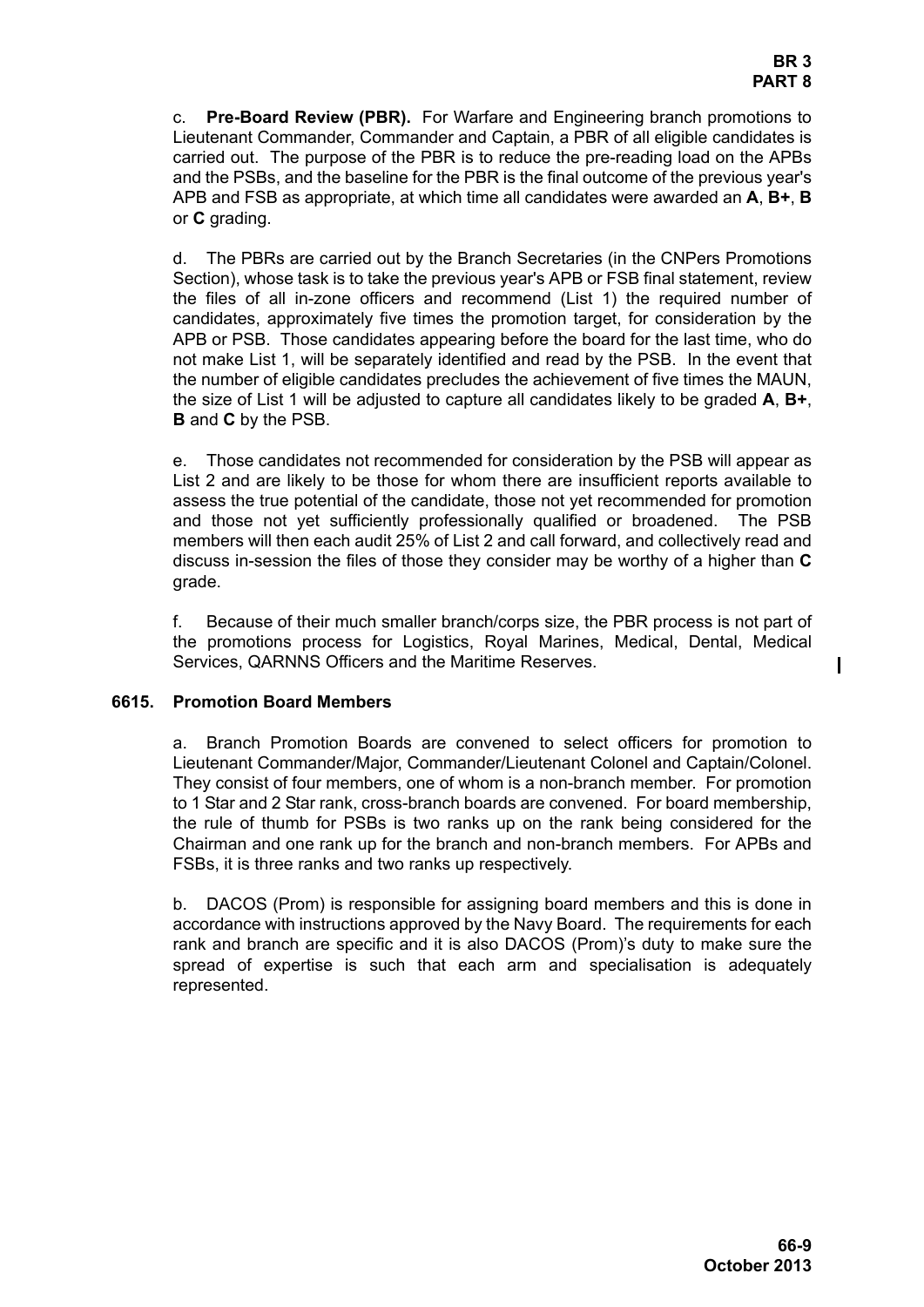| <b>Promotion Board</b>         |                                                                                                                            | <b>APB Membership</b>                                                                                                      |
|--------------------------------|----------------------------------------------------------------------------------------------------------------------------|----------------------------------------------------------------------------------------------------------------------------|
| Lt RN/Capt RM to<br>Lt Cdr/Maj |                                                                                                                            | Chair: Branch Capt/Col<br><b>Branch NCM Cdr/Lt Col</b><br><b>Branch Cdr/Lt Col</b><br>Non-Branch Cdr/Lt Col<br>Sec: PROMBS |
|                                | <b>PSB Membership</b>                                                                                                      | <b>FSB Membership</b>                                                                                                      |
| Lt Cdr/Maj to Cdr/Lt Col       | Chair: Branch Capt/Col<br><b>Branch NCM Cdr/Lt Col</b><br><b>Branch Cdr/Lt Col</b><br>Non-Branch Cdr/Lt Col<br>Sec: PROMBS | Chair: Branch 1 Star<br><b>Branch Capt/Col</b><br><b>Branch Capt/Col</b><br>Non-Branch Capt/Col<br>Sec: PROMBS             |
| Cdr/Lt Col to Capt RN/Col      | Chair: Branch 1 Star<br><b>Branch NPT Leader</b><br><b>Branch Capt/Col</b><br>Non-Branch Capt/Col<br>Sec: PROMBS           | Chair: NAVB member<br>ACNS(Pers)/NavSec<br><b>Branch CNO</b><br>2 Star or 1 Star<br>Sec: PROMBS                            |
| Capt RN/Col to Cdre/Brig       | Chair: ACNS(Pers)/NavSec<br>Cdre X<br>Cdre E<br>Cdre L<br>Brig RM<br>Sec: DACOS (Prom)                                     | Chair: CNS/1SL<br><b>NAVB</b> members<br><b>Branch CNOs</b><br>Sec:<br>ACNS(Pers)/NavSec                                   |
| Cdre/Brig to RAdm/Maj Gen      | Chair: VAdm X<br>RAdm X<br><b>RAdm E</b><br>RAdm L<br>MGen RM<br>Sec: ACNS(Pers)/NavSec                                    | Chair: CNS/1SL<br><b>NAVB</b> members<br><b>Branch CNOs</b><br>Sec:<br>ACNS(Pers)/NavSec                                   |

|  |  |  | Table 66-1. Promotion Board Membership |
|--|--|--|----------------------------------------|
|--|--|--|----------------------------------------|

## <span id="page-9-0"></span>**6616. Promotion Board Advisers**

a. The appropriate Branch Career Manager will act as the Board Adviser. Their role is to provide an initial briefing to cover: the promotion target and any branch and specialisation considerations defined in the detailed promotion requirement (see [Para](#page-5-0) [6609\)](#page-5-0); relevant assigning factors such as continuity of reporting; further advice on reserved rights issues and the career management perspective.

b. There is a fine balance to be achieved between expecting Board Advisers to be present throughout FSBs, and APBs if not already there by right, to discharge these duties and gain the necessary background to fulfil their downstream responsibilities for career management and interviews, whilst maintaining the desired separation between promotion and assigning functions. However, rather than legislate on this issue, Naval Secretary has directed that Board Advisers' appearances, while at the discretion of the Board Chairman, should be sufficient for them to discharge their career management function.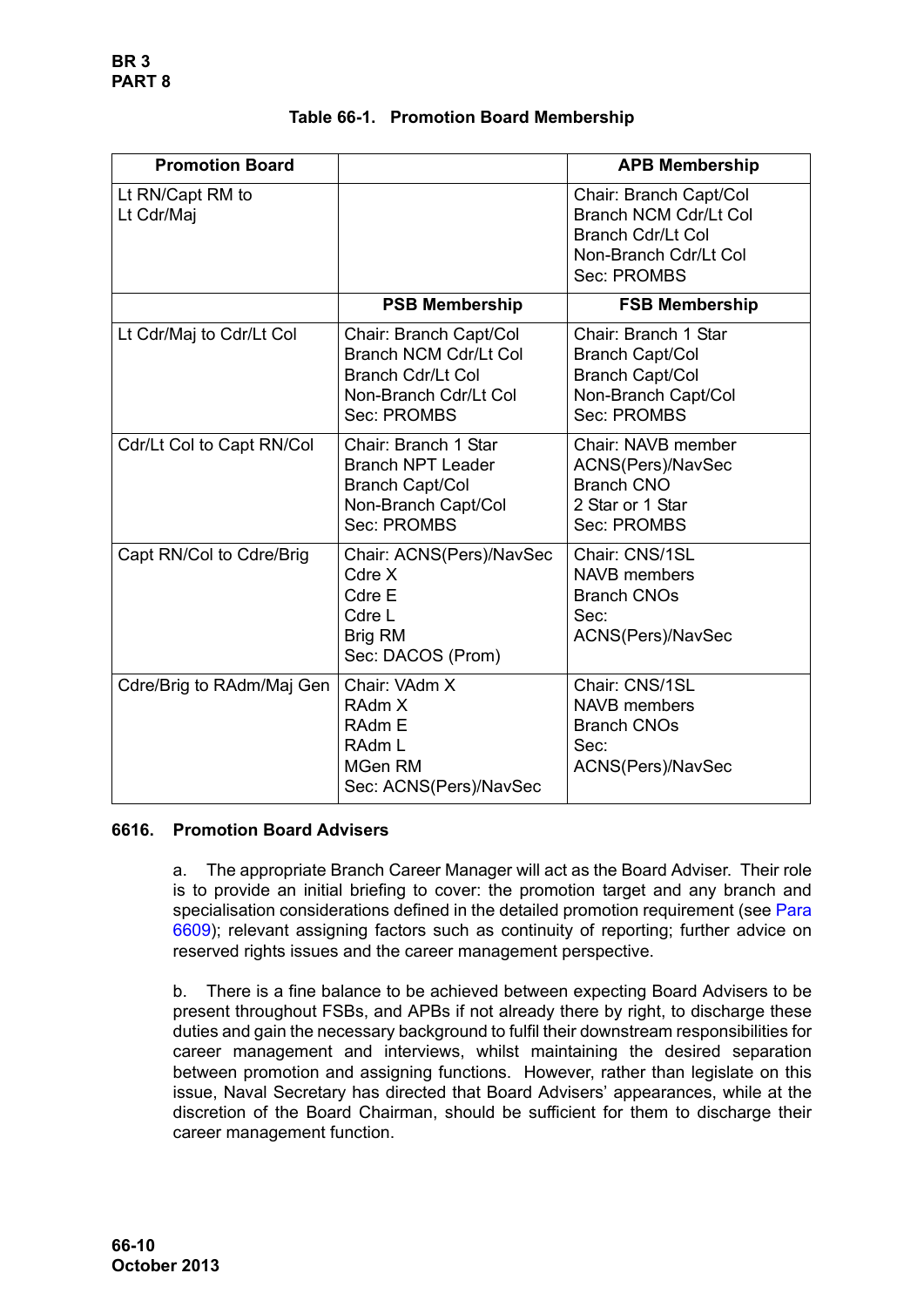<span id="page-10-3"></span>c. Hitherto the Boards have not required a great deal of branch structural advice due to the relative simplicity of the MAUN target. The future will be different insofar as there are more likely to be conflicts between selecting candidates purely on merit and satisfying mandated structural guidelines (and therefore a greater call on the Board Advisers). To meet this increased challenge and mindful of the likely difficulties that some boards will have balancing the requirements specified, CNPers is the Senior Board Adviser and appointed representative of the joint view of CNPS (Officer Planning and Branch Requirement) and CNPers (Career Management) at all Boards on an 'as required' basis.

## <span id="page-10-0"></span>**6617. Promotion Board Records**

a. On completion of the PSB, the Branch Secretary will prepare a closing statement for signature by the Chairman. This document will contain the name, initials, branch and specialisation of the candidates graded A, B+, B and C who will be listed in seniority order; also included will be the names of the candidates appearing before and read by the Board for the last time. The closing statement will include confirmation that the Board was conducted in accordance with the Board Instructions and the 2010 Equalities Act. Once completed and signed, the Branch Secretary will forward it to DACOS (Prom) for action and retention as the formal historical record of the board.

b. On completion of the APB and FSB, the Branch Secretary will prepare a closing statement for signature by the Chairman. This document will contain the name, initials, branch and specialisation of the officers selected and A graded officers not selected in seniority order. Once completed and signed, the Branch Secretary will forward it to DACOS (Prom) for action and retention as the formal historical record of the Board.

## <span id="page-10-1"></span>**6618. Data Protection Act (DPA) and Selective Promotion Boards**

The data contained in the historical record of the Board and any other information generated during the Board process as it affects an individual is disclosable under the DPA, but only after the announcement of the promotion selections has been made. Given that the Board's decision is a corporate one and that minutes of the proceedings are not taken, it follows that individual board members' votes and personal notes may not be truly representative of the final outcome. It is for this reason that the Branch Secretary destroys all records and data other than the closing statements signed by the PSB, APB and FSB Chairmen. (Also see DPA at Bookmark.)

## <span id="page-10-2"></span>**6619. Promulgation**

Provisional selective promotions are announced on the RN Intranet website on dates promulgated in the annual promotions, transfers and command selections DIN. Following the announcement, they are released to the media for publication in newspapers and on the worldwide web. Non-selective promotions are not normally announced but a warning notice will be promulgated on the RN Intranet two months before the promotion date. Selections for substantive promotion to Surgeon Commander, Surgeon Commander (D), Commander MS and QA, Commander RNR, Lieutenant Colonel RMR, Captain, Colonel, Surgeon Captain, Surgeon Captain (D), Captain MS and QA, and Commodore and Brigadier are announced on the RN Intranet on the last Thursday of each month and released to the media at the same time once the individual and selected senior officers have been told. Promotions to Flag and General rank are released to the media once the individual and selected senior officers have been told. All selective and non-selective promotions are confirmed in the London Gazette.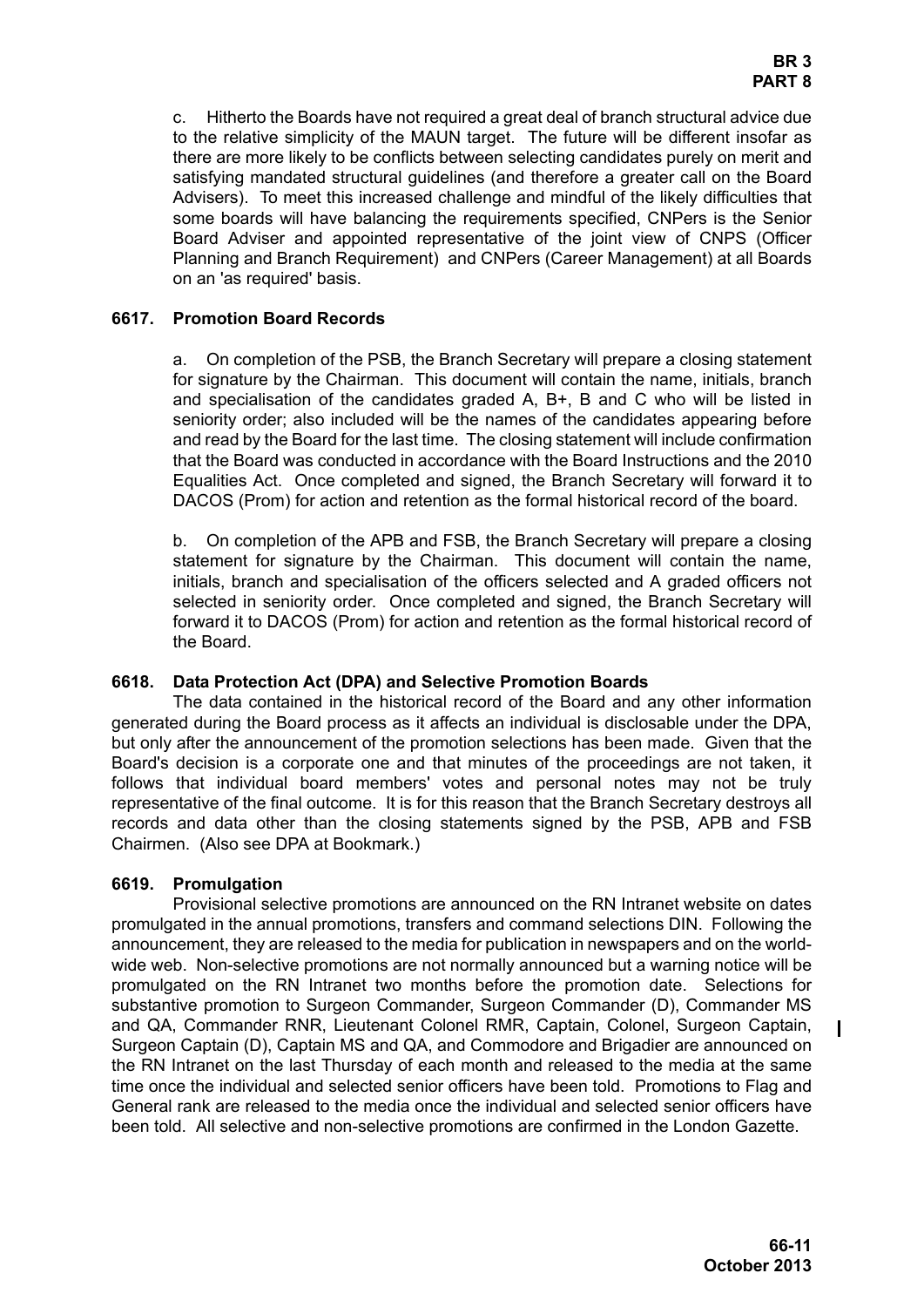## <span id="page-11-0"></span>**6620. Effective Dates of Promotion**

a. Annual selective promotions will be effective as follows:

(1) To Lieutenant Commander and Major - on 1 October.

(2) To Commander and Lieutenant Colonel - on 30 June of the year following the announcement signal.

(3) To Captain, Colonel, Commodore and Brigadier – on taking up assignment in the higher rank.

(4) To Commander, Captain and Commodore in the Medical, Dental, Medical Services, QARNNS branches and the Maritime Reserves - on taking up assignment in the higher rank.

T

(5) To 2 Star rank and above - as determined by the Naval Secretary in consultation with the First Sea Lord.

b. The December promotion date for all officers of the ranks of Lieutenant Commander, Major, Commander, Lieutenant Colonel, Captain and Colonel was removed in 2000. Since 2001, no officer selected for promotion from these ranks has had a last promotion opportunity in December. To ensure that no officer is disadvantaged, those with a seniority prior to 1 Jul 01 (excluding Medical, Dental and QARNNS officers) and who would have had a last opportunity of promotion in December, will continue to be considered with those being considered for substantive promotion for the last time in the following June.

## <span id="page-11-1"></span>**6621. Provisional Selection**

The procedure for provisional selection and promotion to Commander and Lieutenant Commander (and RM equivalents) is designed to increase efficiency by allowing properly planned assignments. This aim will normally be met by timing the assignments of provisionally selected officers to posts complemented for the higher rank to take effect as closely as possible to the due day for confirmation of their promotion. Should circumstances arise that make it necessary to assign an officer to a post complemented for the higher rank before confirmation of the promotion, the grant of AHR will be decided by Naval Secretary at the time the assignment is made, and will not depend on representations being made by the officer or any administrative authority.

## <span id="page-11-2"></span>**6622. Confirmation of Selective Promotion**

Confirmation of selective promotion is subject to continued eligibility, for which officers selected must:

a. Continue to be recommended for promotion. This will be assumed unless an adverse 'SPECIAL' Report is raised and received in Naval Secretary's Department before the effective date of promotion.

b. Not have requested Early Termination.

c. Not be awaiting medical review (see [Para 6625](#page-12-2)). Eligibility in each case will be decided on its merit.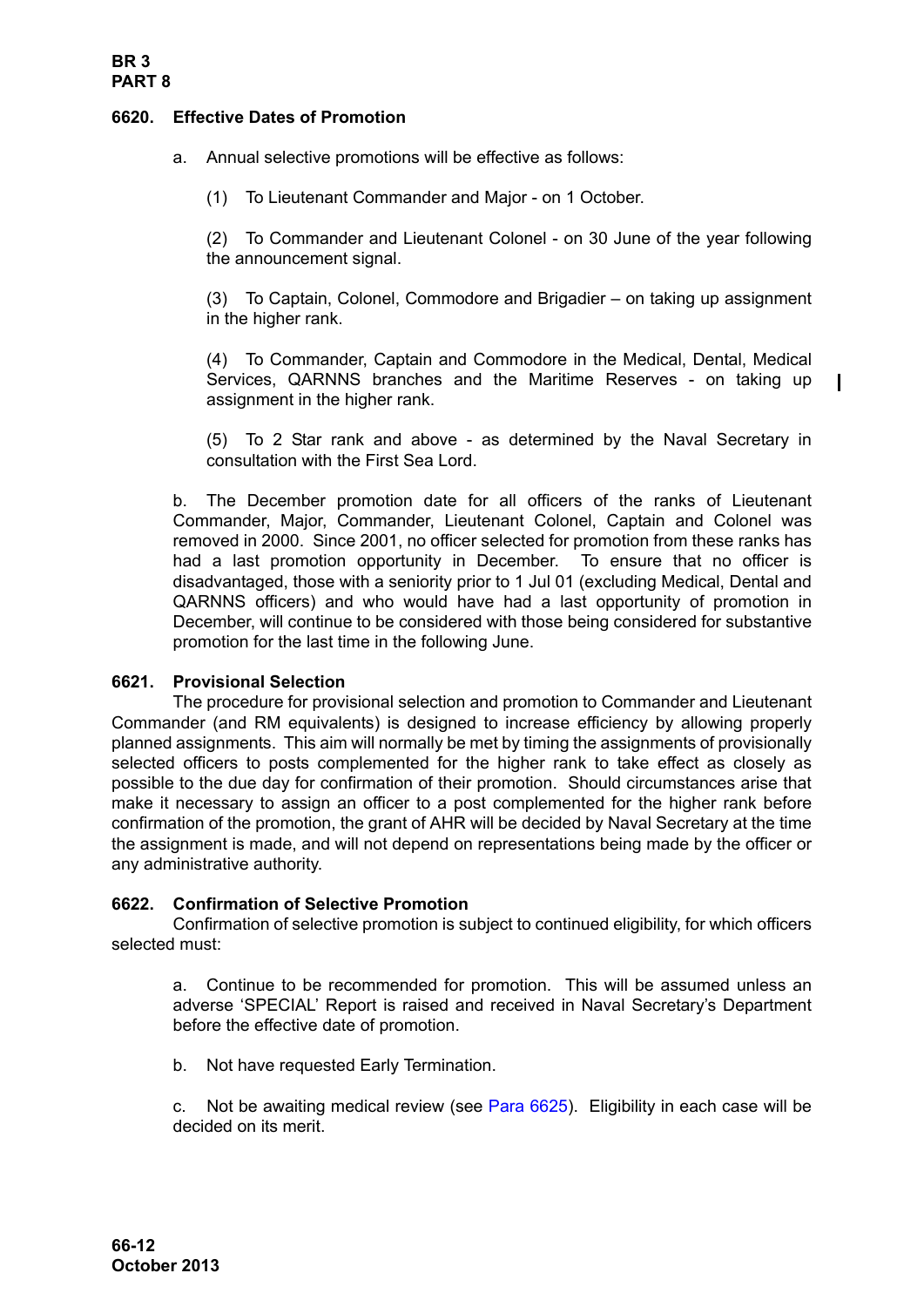d. Be certified for the Royal Naval Fitness Test (RNFT) on the effective date of promotion or in possession of an approved waiver (see [Para 6626](#page-12-3) [sub para f\)](#page-13-0).

e. Not be awaiting Court Martial or other disciplinary proceedings. Eligibility in each case will be decided on its merit.

## <span id="page-12-0"></span>**6623. Career Breaks and Unpaid Leave**

Career breaks and unpaid leave will cause seniority to be adjusted by the period of that leave and can, therefore, affect zone entry. Once in zone, officers on unpaid leave will continue to be considered for promotion. RNR officers on List 6 are not eligible for promotion.

## <span id="page-12-1"></span>**6624. Early Termination**

In-zone officers whose applications for Early Termination have been received by their Career Manager become ineligible for further consideration for selective promotion from the date of their application. If, subsequently, the request for Early Termination is withdrawn (and approved) or if officers re-enter the Naval Service, and they are still within the appropriate promotion zone, they will be considered at their next opportunity.

## <span id="page-12-2"></span>**6625. Medical Fitness**

Officers who are medically downgraded, and those who are likely to be categorised as permanently unfit for sea service or be restricted otherwise medically in the future, will normally remain eligible for selective and non-selective promotion. In view of the differing circumstances of each case, at the time an officer's medical category is first permanently reduced by the Naval Service Medical Board of Survey (NSMBOS), a formal review will be conducted by the Naval Service Medical Employability Board (NSMEB) (see Chapter 28) to determine whether or not the officer can be retained and further employed in the Service. This review will take account of age, past experience, seniority, the nature and extent of the disability and the types of assignment for which the officer might be required in the current rank, and higher ranks if selected for promotion. During this process and prior to a decision being made, the officer will be informed if, and to what extent, the reduced medical category will restrict the officer's chances of being selected for promotion. Unless they are ineligible to be considered for promotion by being under or over-zone, such officers who are retained in the Service should be reported on in the same way and on the same occasions as other officers.

## <span id="page-12-3"></span>**6626. Physical Fitness**

a. **Selective Substantive Promotion.** In order to be considered for promotion by Boards, officers need to be recorded as in date RNFT on JPA on the appropriate Common Reporting Date or recorded as issued with a waiver or extension (see Para 2910). Officers lacking RNFT certification will not have their reports considered by Promotion Boards. Having been selected, officers also need to be in date RNFT or in possession of a valid RNFT certificate or a waiver (permanent or pregnancy/maternity) on the effective date of promotion.

b. **Non-Selective Substantive Promotion**. Officers entitled to non-selective promotion on a date determined by their seniority and/or qualifications will not be promoted unless they are recorded as in date for RNFT on JPA or recorded as issued with a waiver (permanent or pregnancy/maternity) on the Common Reporting Date.

c. **Acting and Local Higher Rank.** Officers identified for assignments in the acting or local higher rank (AHR/LHR) will not be awarded the higher rank unless they are in possession of a valid RNFT certificate or a waiver (permanent, pregnancy/maternity or temporary) on the date of assignment in the higher rank.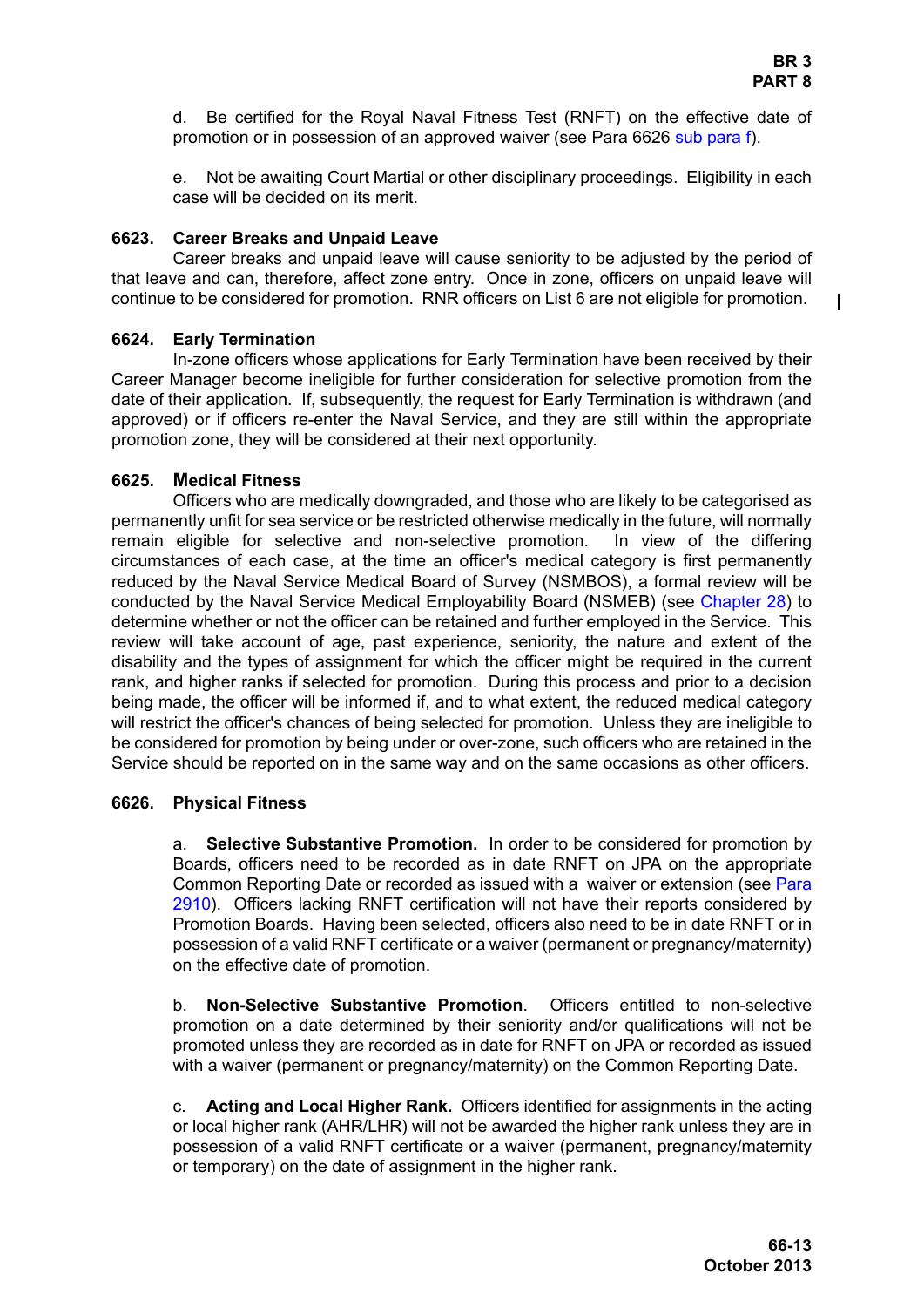d. **Effective Date of Promotion Following Lack of RNFT Certification.** The following promotion rules apply to officers not in possession of a valid RNFT certificate on the date due promotion:

(1) Officers not in possession of a valid RNFT certificate but who have been granted a permanent or pregnancy/maternity waiver will be promoted substantively on the due date.

(2) Officers not in possession of a valid RNFT certificate or an approved temporary extension will be promoted with seniority and pay adjusted to the date of passing the RNFT.

(3) Officers not in possession of a valid RNFT certificate but in possession of an approved temporary extension will be promoted with seniority and pay backdated to the due date of promotion if they subsequently pass the RNFT on or before the date specified on the temporary extension. If they fail to pass the RNFT by the date specified on the temporary extension, their promotion, seniority and pay will be delayed until the date of passing the RNFT.

(4) Officers not in possession of a valid RNFT certificate, but in possession of an approved temporary waiver on the due date of promotion granted exceptionally, will be awarded AHR/LHR and be required to pass the RNFT by the date specified on the temporary waiver. If by that date they have not passed the RNFT, they will be required to relinquish the AHR/LHR unless overwhelming Service reasons subsist.

(5) Officers not in possession of a valid RNFT certificate or an approved waiver/ extension on the due date of promotion will be promoted with seniority and pay adjusted to the day after the date of passing the RNFT.

e. **Application for Permanent Waivers.** Permanent waivers arising from the NSMBOS and NSMEB (see Para 2910) will be issued automatically by the NSMEB.

<span id="page-13-0"></span>f. **Application for Temporary Extensions (Medical) or (Operational).** Applications for a temporary extension are to be made by letter to the individual's Commanding Officer. They should provide clear evidence why the officer will be unable to take the RNFT in time for their due promotion date. Temporary extensions are normally valid for three months from the date of issue. Officers in possession of a temporary extension are expected to take and pass the RNFT by the date stated; those prevented from doing so due to circumstances beyond their control may be granted a further extension by the Commanding Officer. Each extension must be justified in the form of written evidence provided by the applicant to the applicant's Commanding Officer.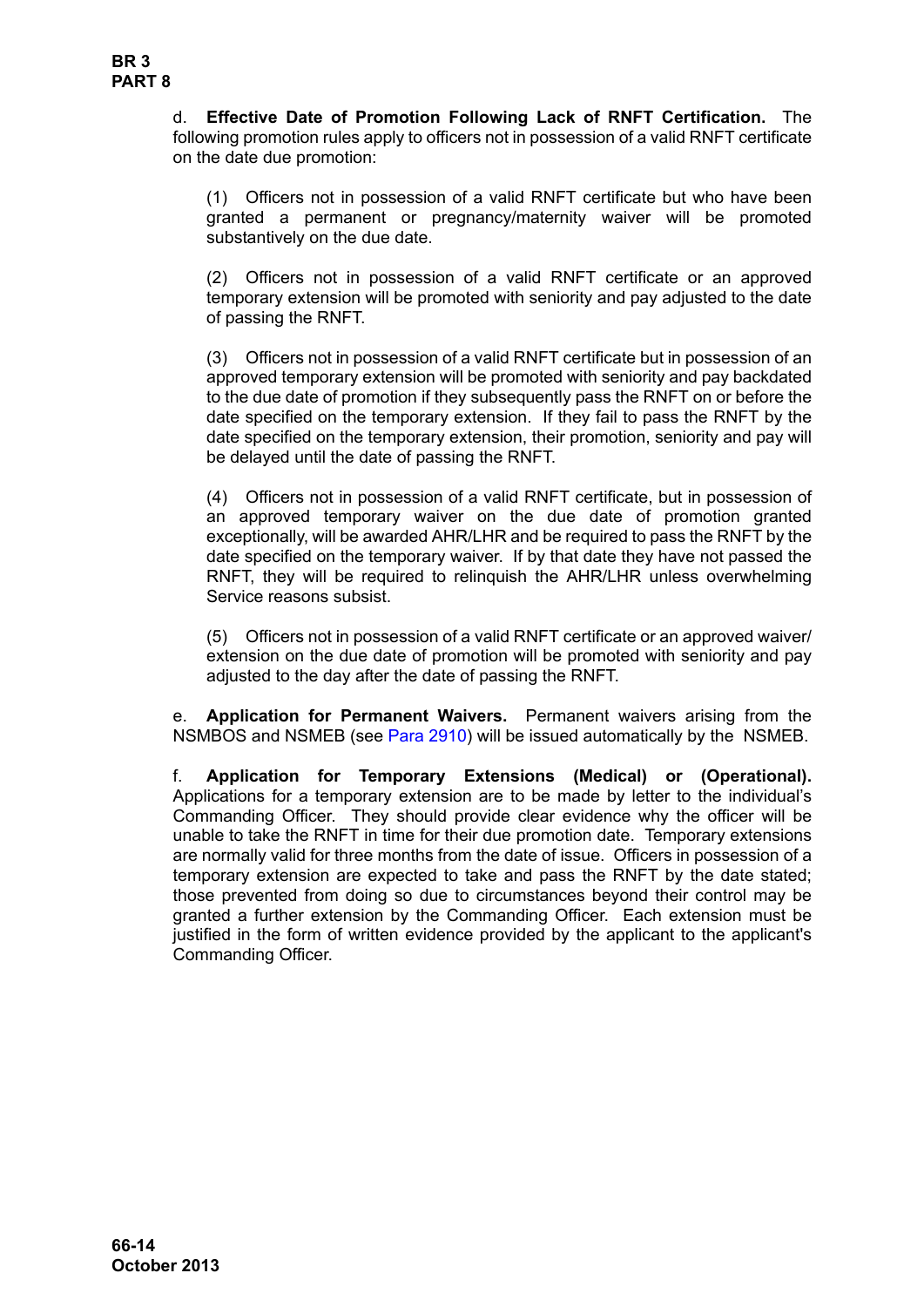#### **SECTION 3 - NON-SELECTIVE PROMOTION**

#### <span id="page-14-1"></span><span id="page-14-0"></span>**6627. Introduction**

The timing of non-selective promotion is decided by seniority, service or completion of training. In the early stages, non-selective promotion is complicated by different rules for branches and age on entry. Full details of pay are contained in JSP 754 and training in BR 8374.

#### <span id="page-14-2"></span>**6628. Unsatisfactory Performance**

Commanding Officers are to consider very carefully the performance of all Midshipmen and Sub Lieutenants (and equivalents) with a view to their suitability for nonselective promotion to Sub Lieutenant and Lieutenant respectively and, for those with reserved rights, Lieutenant to Lieutenant Commander (and equivalent). For officers on the Trained Strength whose performance is not satisfactory, thus making them unsuitable for promotion, Commanding Officers should not hesitate to recommend Quarterly Report action in accordance with the normal adverse report procedure (see Para 5745) or Command Report for Maritime Reservists (these are raised at appropriate intervals to take account of a reservist's training commitment but otherwise are the same as a Quarterly Report). This performance review must be carried out in sufficient time to enable Quarterly Report action, if merited, to be taken before non-selective promotion is due. Details of Quarterly Report action and delayed promotion are in Chapter 57. Officers under training are governed by the process of Training Warnings described in Chapter 57 Section 7.

#### <span id="page-14-3"></span>**6629. Conditions**

Non-selective substantive promotion is subject to eligibility criteria and the following additional conditions:

a. Recommended for promotion. This will be assumed unless an adverse Special Report (see Para 5744) is raised and received in Naval Secretary's Department before the effective date of promotion.

b. Not under Character and Leadership Warning (see [Para 6643](#page-21-1)) or on Quarterly Report (see [Para 6644\)](#page-21-2).

c. Not awaiting medical review (see [Para 6625](#page-12-2) and [Para 6645](#page-22-0)). Eligibility in each case will be decided on its merit.

d. Certified RNFT on the effective date of promotion or in possession of an approved waiver (see [Para 6626](#page-12-3) and [Para 6645](#page-22-0)).

e. Not awaiting Court Martial or other disciplinary proceedings. Eligibility in each case will be decided on its merit.

f. For the Maritime Reserves, successful completion of mandated training (Training Matrices).

#### <span id="page-14-4"></span>**6630. Notice of Promotions Due**

A rolling three month warning notice is produced by the Officer Promotions Section monthly of anticipated non-selective promotions due. This is placed on the CNPers website (under Promotions section). Commanding Officers of affected officers are to contact the Officer Promotions Section and appropriate Career Manager if an officer does not meet the prescribed conditions above, in particular RNFT currency and Commanding Officer's recommendation, but loss of seniority for back-classing may also be relevant.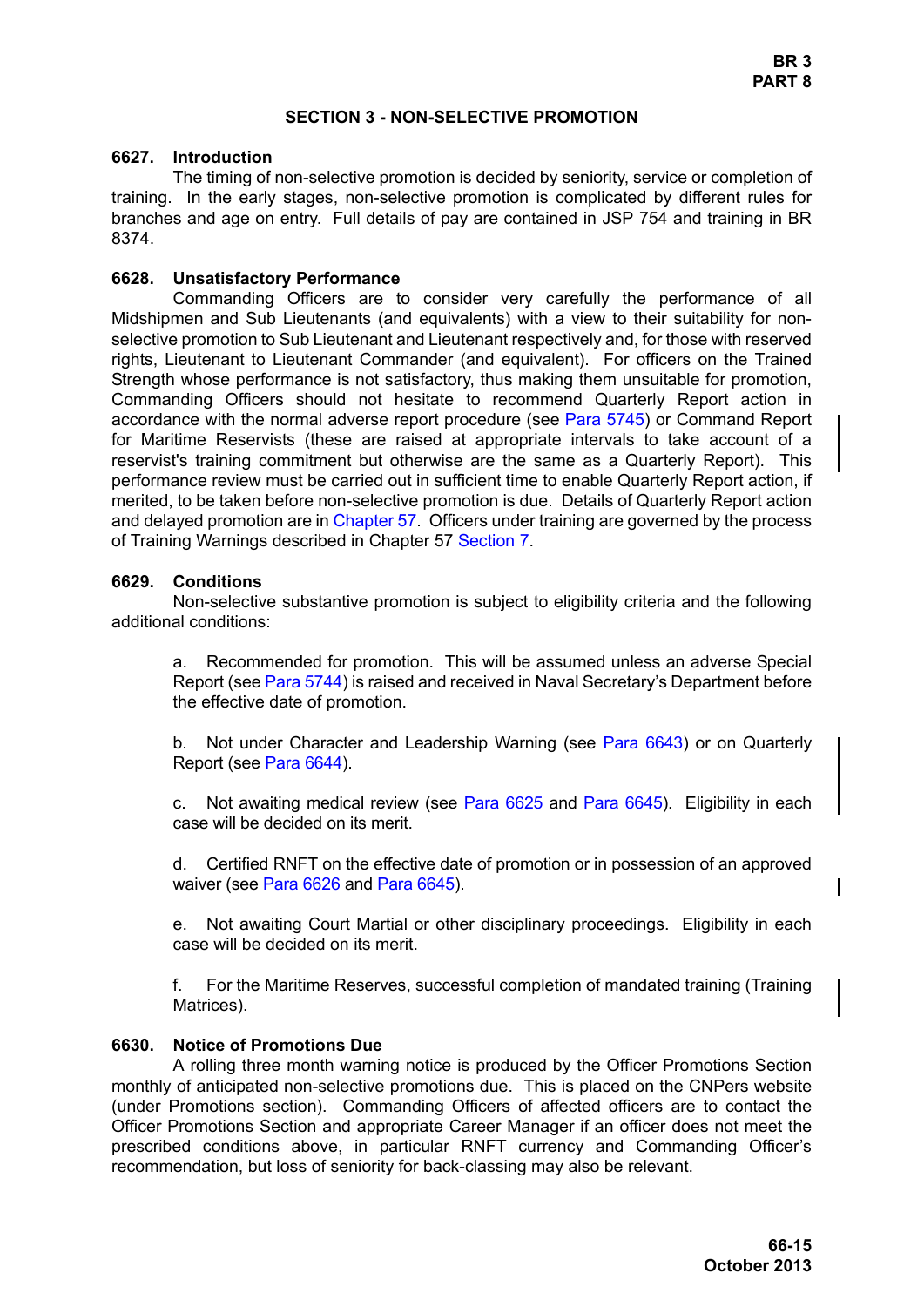## <span id="page-15-0"></span>**6631. Notice of Promotions Made**

The Officer Promotions Section will input the promotion into JPA 10 days before the due date if there has been no such contact. The notice of promotion will then be sent to the London Gazette for insertion.

## <span id="page-15-3"></span><span id="page-15-1"></span>**6632. Promotion up to Lieutenant RN pre and post 1 Sep 13 - Direct Entry Warfare, Engineering, Logistics and Medical Services Officers)**

a. **From 1 Sep 13.** Regardless of an individual's age or educational qualifications held on entry, all Direct Entry Warfare, Engineer and Logistics officers will join BRNC Dartmouth as a Midshipman. On completion of 12 months' service from their date of entry, officers who have successfully completed Initial Naval Training (Officers) (INT(O)) will be promoted to Sub Lieutenant. Individuals who fail to complete INT(O) within a year of joining the RN will not be promoted at this point and, instead, will become eligible for confirmation as a Sub Lieutenant once the training has been completed successfully (see [Para 6641](#page-20-0) for the rules relating to backdated awards of pay and seniority). Thereafter, officers will be eligible for promotion to the rank of Lieutenant on attaining 30 months' seniority as a Sub Lieutenant. Promotion beyond the rank of Lieutenant is by selection.

b. **Pre 1 Sep 13.** For Direct Entry RN officers entering prior to 1 Sep 13, the standard path to the rank of Lieutenant was to attain 2 years' seniority as a Midshipman and then 3 years' seniority as a Sub Lieutenant (a total of 5 years in all). However, officers could be awarded up to 3½ years' seniority on entry, depending on educational qualifications held (see also Para 4803), thereby reducing the amount of time spent as a Midshipman or Sub Lieutenant - this is shown at [Table 66-2](#page-15-2) below.

| <b>Years of</b><br><b>Service</b><br>(Note 1) | <b>Basic</b><br><b>Educational</b><br>Qualifications<br>(Note 2) | <b>HNC or</b><br>equivalent                   | <b>Foundation</b><br>Degree or<br>equivalent | <b>Graduate</b><br>or<br>equivalent    | <b>Masters</b><br>Degree or<br>equivalent |
|-----------------------------------------------|------------------------------------------------------------------|-----------------------------------------------|----------------------------------------------|----------------------------------------|-------------------------------------------|
| On Entry                                      | Midshipman                                                       | Midshipman<br>with one<br>year's<br>seniority | Sub Lt                                       | Sub Lt with<br>one year's<br>seniority | Sub Lt with<br>18 months<br>seniority     |
| 1 year                                        | Midshipman<br>with one year's<br>seniority                       | Sub Lt                                        | Sub Lt with<br>one year's<br>seniority       | Sub Lt with<br>2 years'<br>seniority   | Sub Lt with<br>30 months<br>seniority     |
| 18 months                                     |                                                                  |                                               |                                              |                                        | Lieutenant                                |
| 2 years                                       | Sub Lt                                                           | Sub Lt with<br>one year's<br>seniority        | Sub Lt with<br>2 years'<br>seniority         | Lieutenant                             |                                           |
| 3 years                                       | Sub Lt with<br>one year's<br>seniority                           | Sub Lt with<br>2 years'<br>seniority          | Lieutenant                                   |                                        |                                           |
| 4 years                                       | Sub Lt with 2<br>years' seniority                                | Lieutenant                                    |                                              |                                        |                                           |
| 5 years                                       | Lieutenant                                                       |                                               |                                              |                                        |                                           |

## <span id="page-15-2"></span>**Table 66-2. Direct Entry pre 1 Sep 13 - Standard progression to Lieutenant RN**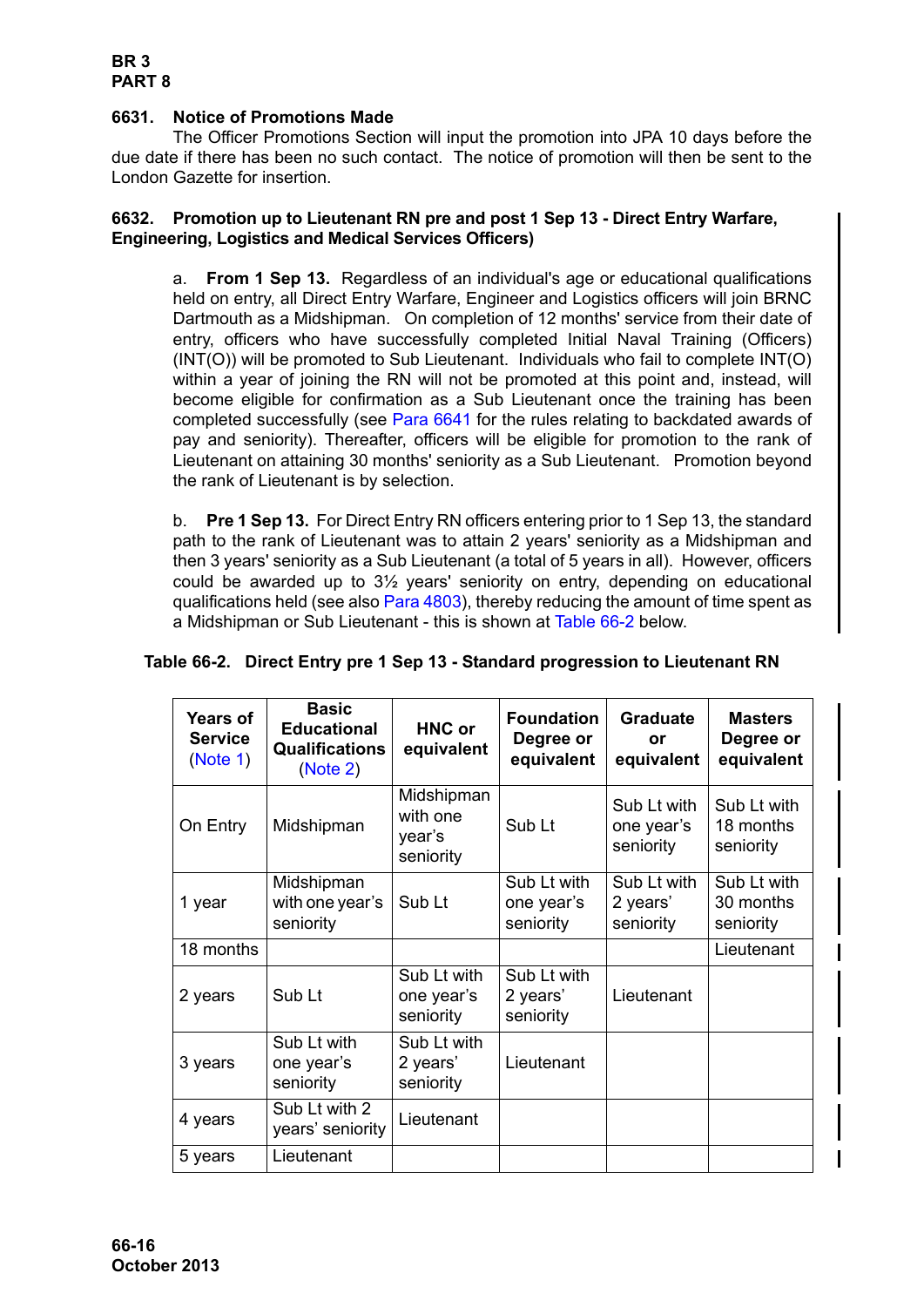## *Notes:*

<span id="page-16-1"></span>*1. Any seniority adjustment which has a negative effect on an officer's seniority incurs a commensurate increase in the 'Years of Service' required to achieve the next rank. The basic date of seniority as a Lieutenant is the promotion date. The effect of any seniority gain was to advance subsequent pay and promotion dates; it had no retrospective effect for pay purposes. To conform with the standard progression, pre-3TC officers who had more than three years' seniority in the rank of Sub Lieutenant on 31 Mar 99 had their seniority adjusted and were promoted to Lieutenant on 1 Apr 99.*

<span id="page-16-2"></span>*2. To ensure that RN officers entering BRNC prior to 1 Sep 13 as Midshipmen (with basic educational qualifications (up to and including A level standard)) cannot be overtaken by their peers entering after 1 Sep 13, transitional promotion arrangements will apply to officers who entered between January 2011 and May 2013. These are shown below.*

| <b>Entry Date</b> | <b>Seniority as</b><br><b>Midshipman for</b><br>promotion to<br><b>Sub Lieutenant</b> | <b>Expected date</b><br>of promotion to<br>Sub Lt | Seniority as a<br><b>Sub Lieutenant</b><br>for promotion<br>to Lieutenant | <b>Expected date</b><br>of promotion to<br>Lieutenant |
|-------------------|---------------------------------------------------------------------------------------|---------------------------------------------------|---------------------------------------------------------------------------|-------------------------------------------------------|
| Jan 11            | 24 months                                                                             | $(1$ Jan 13)                                      | 34 months                                                                 | 1 Nov 15                                              |
| May 11            | 24 months                                                                             | (1 May 13)                                        | 34 months                                                                 | 1 Mar 16                                              |
| Sep 11            | 24 months                                                                             | (1 Sep 13)                                        | 32 months                                                                 | 1 May 16                                              |
| Feb 12            | 22 months                                                                             | 1 Dec 13                                          | 32 months                                                                 | 1 Aug 16                                              |
| May 12            | 21 months                                                                             | 1 Feb 14                                          | 32 months                                                                 | 1 Oct 16                                              |
| Sep 12            | 18 months                                                                             | 1 Mar 14                                          | 32 months                                                                 | 1 Nov 16                                              |
| <b>Nov 12</b>     | 18 months                                                                             | 1 May 14                                          | 31 months                                                                 | 1 Dec 16                                              |
| Feb 13            | 17 months                                                                             | 1 Jul 14                                          | 30 months                                                                 | 1 Jan 17                                              |
| May 13            | 16 months                                                                             | 1 Sep 14                                          | 29 months                                                                 | 1 Feb 17                                              |

## <span id="page-16-3"></span><span id="page-16-0"></span>**6633. Promotion up to Captain RM pre and post 1 Sep 13 - Royal Marines Officers**

a. **Post 1 Sep 13.** Regardless of an individual's age or educational qualifications held on entry, all Direct Entry RM officers will join CTCRM Lympstone as a Second Lieutenant and will remain in the rank until successful completion of the RM officer initial training course, at which point they will be promoted to Lieutenant RM with seniority backdated to 12 months from their date of entry (see [Para 6641](#page-20-0) for the rules relating to backdated awards of pay and seniority for RM officers who fail to complete their initial training on time). Thereafter, RM officers will be eligible for promotion to the rank of Captain RM on attaining 30 months' seniority as a Lieutenant RM. Promotion beyond the rank of Captain RM is by selection.

b. **Pre 1 Sep 13.** Prior to 1 Sep 13, Direct Entry RM officers joined CTCRM with the rank of Second Lieutenant irrespective of educational qualifications on entry. Antedated seniority was applied for pay purposes but was not reflected in an individual's rank until they completed their initial training satisfactorily. The standard path to the rank of Captain RM was to attain 2 years' seniority as a Second Lieutenant and then 3 years' seniority as a Lieutenant RM (a total of 5 years in all). However, RM officers could be awarded up to 3½ years' seniority on entry, depending on educational qualifications held (see also Para 4803), thereby reducing the amount of time spent as a Second Lieutenant or Lieutenant - this is shown at [Table 66-3](#page-17-1) below.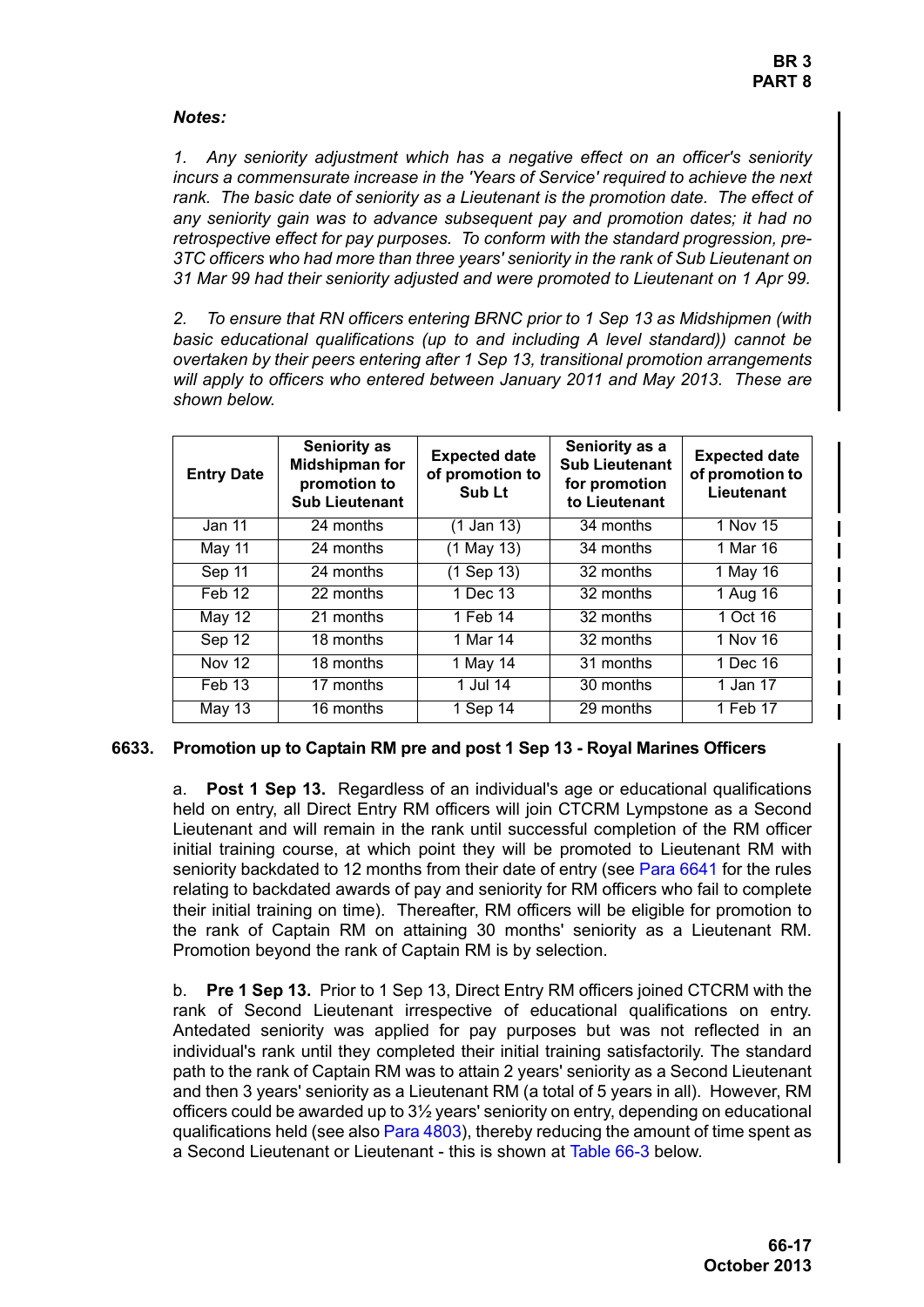<span id="page-17-1"></span>

|  | Table 66-3. Direct Entry pre 1 Sep 13 - Standard progression to Captain RM |  |  |  |  |
|--|----------------------------------------------------------------------------|--|--|--|--|
|--|----------------------------------------------------------------------------|--|--|--|--|

| <b>Years of</b><br><b>Service</b> | <b>Basic</b><br><b>Educational</b><br>Qualifications<br>(Note) | <b>HNC or</b><br>equivalent                      | <b>Foundation</b><br>Degree or<br>equivalent | <b>Graduate</b><br>or<br>equivalent | <b>Masters</b><br>Degree or<br>equivalent |
|-----------------------------------|----------------------------------------------------------------|--------------------------------------------------|----------------------------------------------|-------------------------------------|-------------------------------------------|
| Under<br>a<br>year                | Second<br>Lieutenant                                           | Second<br>Lieutenant                             | Second<br>Lieutenant                         | Second<br>Lieutenant                |                                           |
| 1 year                            | Second<br>Lieutenant                                           | Second<br>Lieutenant                             | Second<br>Lieutenant                         | Second<br>Lieutenant                |                                           |
| 18 months                         |                                                                |                                                  |                                              |                                     | Captain                                   |
| 2 years                           | Lieutenant                                                     | Lieutenant<br>with<br>one<br>year's<br>seniority | Lieutenant with<br>2<br>years'<br>seniority  | Captain                             |                                           |
| 3 years                           | Lieutenant with<br>year's<br>one<br>seniority                  | Lieutenant<br>with 2 years'<br>seniority         | Captain                                      |                                     |                                           |
| 4 years                           | Lieutenant with<br>2<br>years'<br>seniority                    | Captain                                          |                                              |                                     |                                           |
| 5 years                           | Captain                                                        |                                                  |                                              |                                     |                                           |

<span id="page-17-2"></span>*Note. To ensure that officers entering CTCRM prior to 1 Sep 13 as Second Lieutenants (with basic educational qualifications (up to and including A level standard)) could not be overtaken by their peers entering after 1 Sep 13, transitional promotion arrangements will apply to officers who entered between January 2011 and May 2013. These are shown below.* 

| <b>Entry Date</b> | Seniority as 2Lt<br>for promotion<br>to Lieutenant | <b>Expected date of</b><br>promotion<br>to Lieutenant | Seniority as Lt<br>for promotion to<br>Captain | <b>Expected date of</b><br>promotion to<br>Captain |
|-------------------|----------------------------------------------------|-------------------------------------------------------|------------------------------------------------|----------------------------------------------------|
| Sep 11            | 24 months                                          | $(1$ Sep 13)                                          | 32 months                                      | 1 May 16                                           |
| Sep 12            | 18 months                                          | 1 Mar 14                                              | 32 months                                      | 1 Nov 16                                           |

## <span id="page-17-0"></span>**6634. Promotion to Lieutenant RN/Captain RM pre and post 1 Sep 13 - Upper Yardman/ Corps Commission candidates**

a. **Post 1 Sep 13.** With the exception of the September 2013 UY/CC entry, for whom pre-Sep 13 promotion rules will continue to apply (see Para 6634 sub para b), ratings and other ranks promoted via the UY and CC schemes respectively will be awarded the same rank and seniority on entry as their Direct Entry officer counterparts (set out at [Para 6632](#page-15-1) [sub para a](#page-15-3) and [Para 6633](#page-16-0) [sub para a](#page-16-3)).

b. **Pre 1 Sep 13.** UY/CC officers were awarded up to three years' antedated seniority on entry based on their time served as a rating or other rank that reckoned for engagement purposes (see [Table 66-4\)](#page-18-1). No additional award was made for educational qualifications held.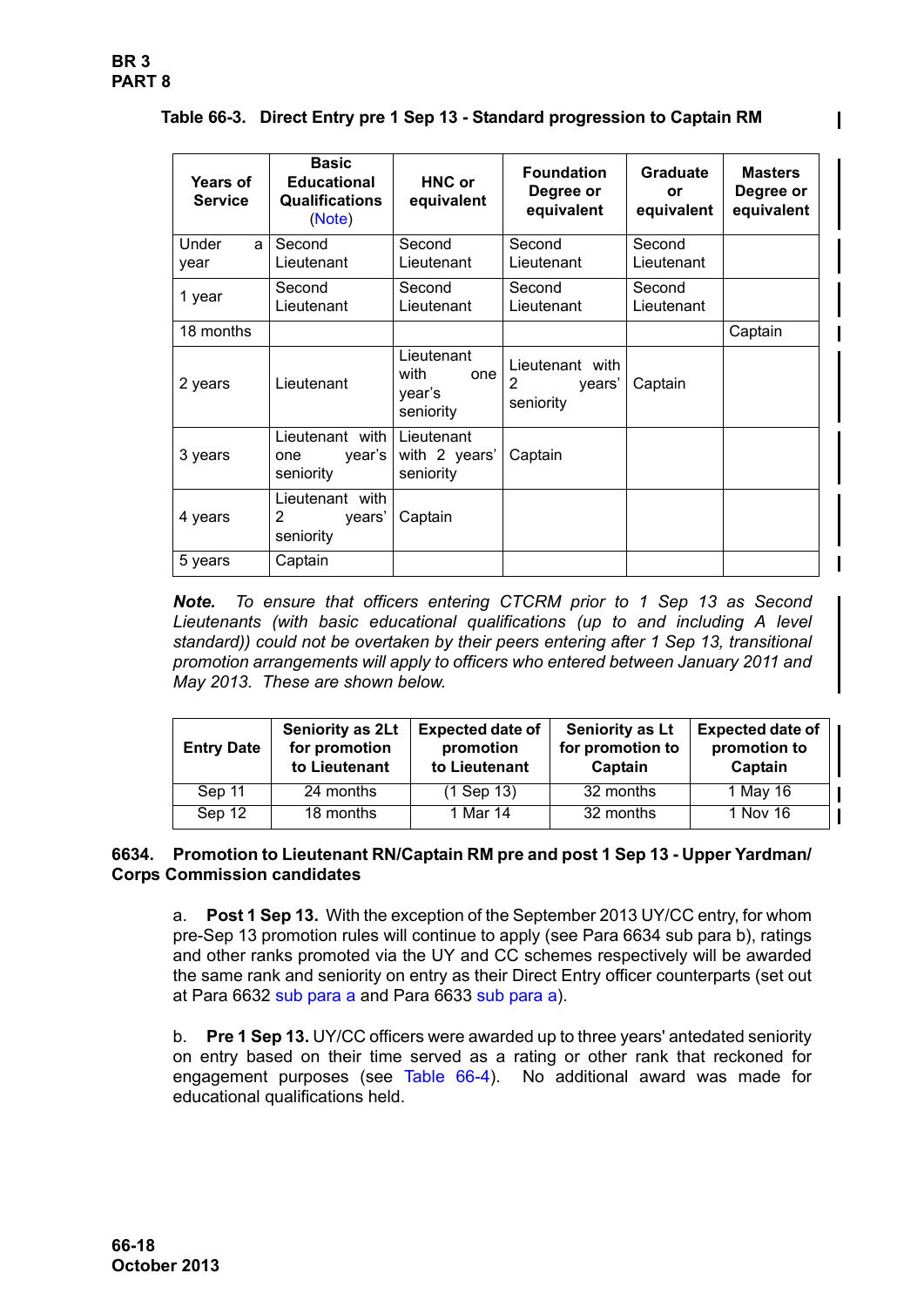<span id="page-18-1"></span>

| Reckonable<br>service as a<br><b>Rating or</b><br><b>Other Rank</b> | <b>RN</b> rank/seniority<br>on entry<br>$(X, E, L \text{ and MS})$ | <b>RM</b> rank<br>on entry | RM rank/seniority after<br>2 years' service and<br>successful completion of<br>Phase 2 training |
|---------------------------------------------------------------------|--------------------------------------------------------------------|----------------------------|-------------------------------------------------------------------------------------------------|
| Under a year                                                        | Midshipman                                                         | Second<br>Lieutenant       | Lieutenant                                                                                      |
| 1-2 years                                                           | Midshipman<br>with 1 year's seniority                              | Second<br>Lieutenant       | Lieutenant<br>with 1 year's seniority                                                           |
| 2-3 years                                                           | Sub Lieutenant                                                     | Second<br>Lieutenant       | Lieutenant<br>with 2 years' seniority                                                           |
| 3+ years                                                            | Sub Lieutenant with 1<br>year's seniority                          | Second<br>Lieutenant       | Captain                                                                                         |

## **Table 66-4. Promotion progression for UY/CC officers**

## *Notes:*

*1. Any seniority adjustment which has a negative effect on an officer's seniority will incur a commensurate increase in the 'Years of Service' required to achieve the next rank.*

*2. RN UY officers joined with a rank that reflected their antedated seniority, e.g. 3 years' antedated seniority equated to a Sub Lieutenant with one year's seniority, whereas RM CC officers all joined in the rank of 2nd Lieutenant and would only wear the rank that reflected their seniority after two years' service and on satisfactory completion of Phase 2 training.*

## <span id="page-18-0"></span>**6635. Medical and Dental Officers**

a. **Rank on Entry**.Rank on entry for a Medical or Dental officer is laid down in JSP 527 Chapter 1 Section 5.

b. **Non-Selective Promotion**.Non-selective promotion to Surgeon Lieutenant Commander/Surgeon Lieutenant Commander (D) is as follows (see also JSP 527 Chapter 1 Section 7).

## **Table 66-5. Standard progression to Surgeon Lieutenant Commander/Surgeon Lieutenant Commander (D)**

| <b>Rank</b>                          | Pre 1 Apr 03                                                                   | Post 1 Apr 03                                                                                                                                                           |
|--------------------------------------|--------------------------------------------------------------------------------|-------------------------------------------------------------------------------------------------------------------------------------------------------------------------|
| Surg Lt/<br>Surg Lt(D)               | Automatic (non-<br>Selective) on full<br>registration with the<br>GMC/GDC.     | Medical Officers - automatic on date of full<br>registration with the GMC.<br>Dental Officers - automatic on date of<br>successful completion of 1 yr VDP training.     |
| Surg Lt<br>Cdr/<br>Surg Lt<br>Cdr(D) | Automatic on attaining 5<br>yrs seniority in the rank<br>of Surg Lt/Surg Lt(D) | Automatic on attaining:<br>5 yrs seniority in the substantive rank of Surg<br>l t<br>5 yrs seniority in the rank of Surg Lt(D)<br>(Acting & Substantive time to count). |

c. Promotion beyond the rank of Surgeon Lieutenant Commander/Surgeon Lieutenant Commander (D) is by selection.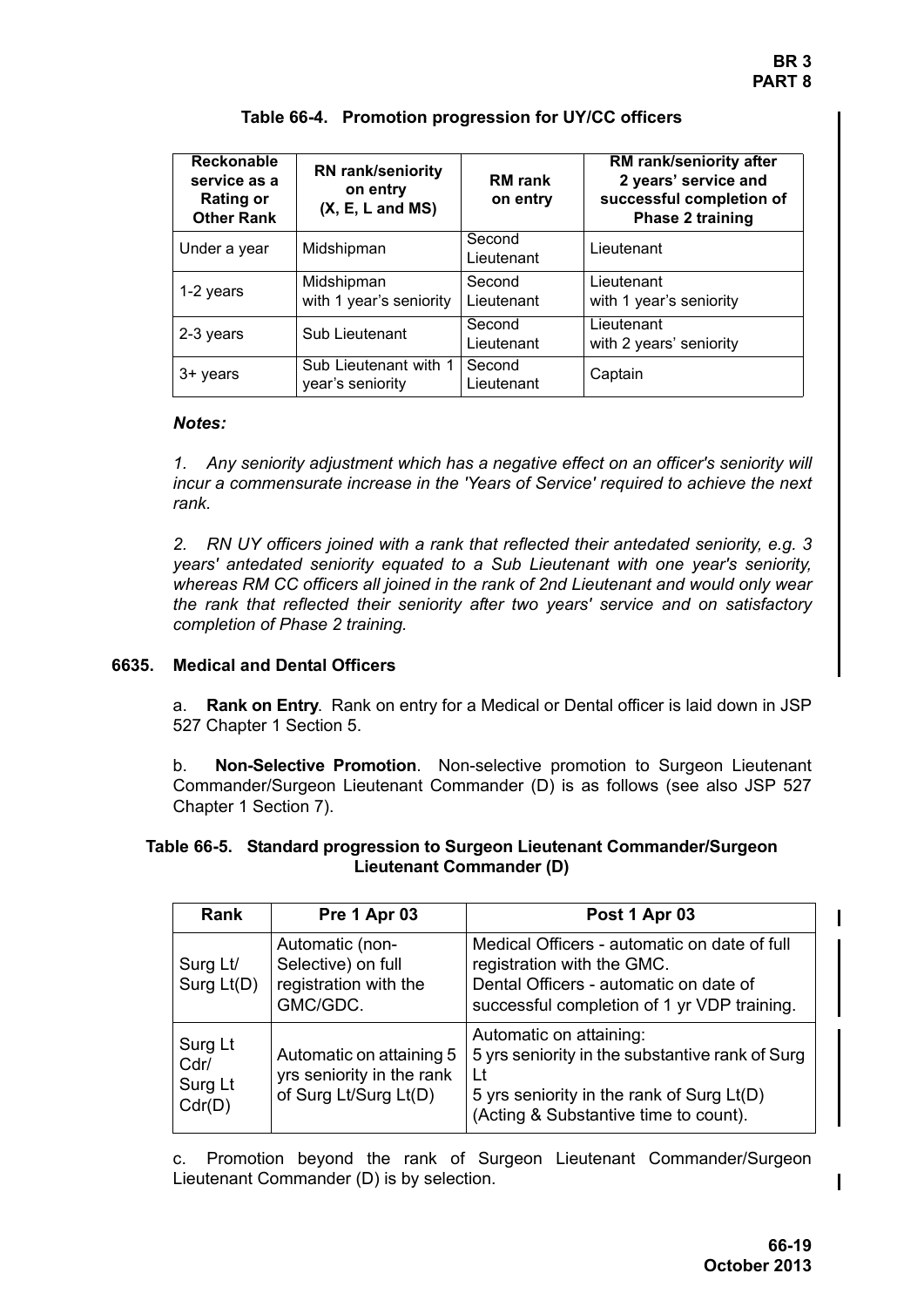*Note. Additional seniority may be awarded for previous medical experience. Eligibility for this award is laid down in JSP 527 Chapter 1 Section 4.*

## <span id="page-19-0"></span>**6636. Queen Alexandra's Royal Naval Nursing Service Officers**

a. **Rank on Entry**. Rank on entry for QARNNS officers is laid down in JSP 527 Chapter 2 Section 3.

b. **Non-Selective Promotion**. Promotion to Lieutenant is automatic on attaining four years' seniority in the rank of Sub Lieutenant (see JSP 527 Chapter 2 Section 3). Thereafter, promotion is selective.

c. **Additional Seniority**. Additional seniority may be awarded for previous medical experience. Eligibility for this award is laid down in JSP 527 Chapter 2 Section 1 for QARNNS officers

## <span id="page-19-1"></span>**6637. Family Services Officers**

Family Services (FS) officers are promoted to Lieutenant on the date of joining the SUY officers' course. Details of selection of ratings to become FS officers are contained in Chapter 50.

#### <span id="page-19-2"></span>**6638. Bursars**

A small number of officers awarded bursaries in 1996 and later, and who entered the Naval Service after 1 Apr 99, retain the reserved rights pertaining to the commission awarded, i.e. seniority credits from training and, dependent upon commission, automatic promotion to Lieutenant Commander/Major RM and rank related retirement age.

## <span id="page-19-3"></span>**6639. Senior Upper Yardmen and Senior Corps Commission Officers**

The promotion of SUY and SCC officers is covered in Chapter 48.

## <span id="page-19-4"></span>**6640. RNR Officer Candidates and Upper Yardmen**

a. On passing the AIB, and subject to final selection by Commodore Maritime Reserves (CMR), RNR officer candidates and Upper Yardmen will be promoted to the rank of Midshipman but will not wear rank insignia and will be addressed as Officer Cadets until completion of initial training at BRNC (Phase 1A training). Promotion thereafter will be as follows:

(1) Midshipmen will be promoted to Sub Lieutenant following successful completion of Fleet Board at the end of Phase 1B training.

(2) Promotion from Sub Lieutenant to Lieutenant is subject to successful completion of branch-specific training and on attaining a minimum of 3 years' seniority as a Sub Lieutenant.

b. Entry in a higher substantive rank may be authorised exceptionally for professionally qualified officers such as Medical and Merchant Navy officers.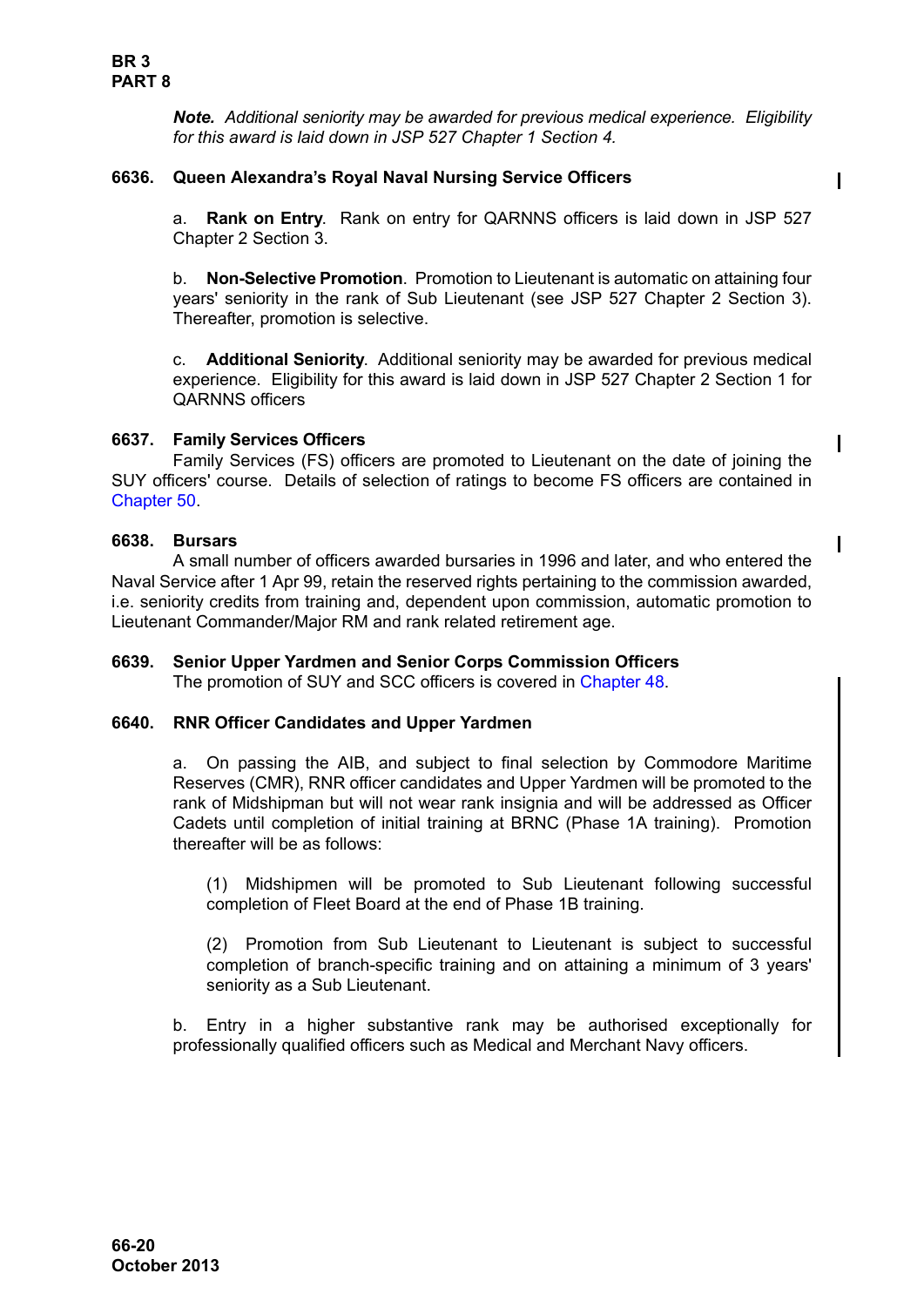## <span id="page-20-0"></span>**6641. Delays in Initial Training - Impact on Promotion Progression**

## a. **Entry post 1 Sep 13 - RN officers:**

(1) *Phase 1 training.* RN officers who fail to complete their Phase 1 training (INT(O)) within 12 months of joining the Service will not be promoted to Sub Lieutenant at this point. Instead, they will be promoted once the training is successfully completed, at which point they will be entitled to apply for backdated pay and seniority to a date 12 months from entry if their failure to complete the training on time is deemed to be attributable to the Service or is for non-Service reasons outside their control, e.g. medical, welfare or compassionate. Requests for redress should be forwarded through the CO to the Officer Terms of Service Manager who, in turn, will consult the Officer Promotions Section. All cases will be considered on their individual merits.

(2) *Phase 2 training.* As above, time lost by RN officers during Phase 2 training as a result of Service reasons or non-Service reasons outside their control, e.g. medical, welfare or compassionate reasons, will not normally result in an adjustment to an individual's seniority. However, seniority adjustments will be applied to RN officers for back-classing, examination failure, repeated elements of professional training or warning during Phase 2 training and these will affect an officer's promotion (i.e. the additional period of time will not count for seniority purposes) and also impact on pay if applied to the IBD. Any seniority adjustment will result in the implementation of a Specially Determined Rate of Pay (SDRP); once the SDRP is lifted, the officer will revert to normal incremental progression and the seniority will be adjusted accordingly.

b. **Entry post 1 Sep 13 - RM officers.** RM officers who fail to complete their initial training at CTCRM on time will be eligible to apply through their CO to the Officer Terms of Service Manager for backdated pay and seniority (to the 12 month point from entry) if the delay in completing the training is deemed to be attributable to the Service or is for non-Service reasons outside the individual's control. All cases will be considered on their individual merits.

## c. **Entry pre 1 Sep 13 - RN and RM officers**

(1) Time lost by RN and RM officers during initial training as a result of Service reasons or non-Service reasons outside their control, e.g. medical, welfare or compassionate reasons, will not normally result in an adjustment to an individual's seniority. Where doubt exists about the applicability of a penalty, Commanding Officers should consult the Officer Terms of Service Manager in the first instance.

(2) Seniority penalties will be applied to RN and RM officers in cases of backclassing, back-batching, examination failure, repeated elements of training or warning during initial training and these will have an effect on promotion (the additional period of training time will not count for seniority purposes) and pay if applied to the IBD. Any seniority adjustment will result in the implementation of a SDRP; once the SDRP is lifted, the officer will revert to normal incremental progression and their seniority will be adjusted accordingly.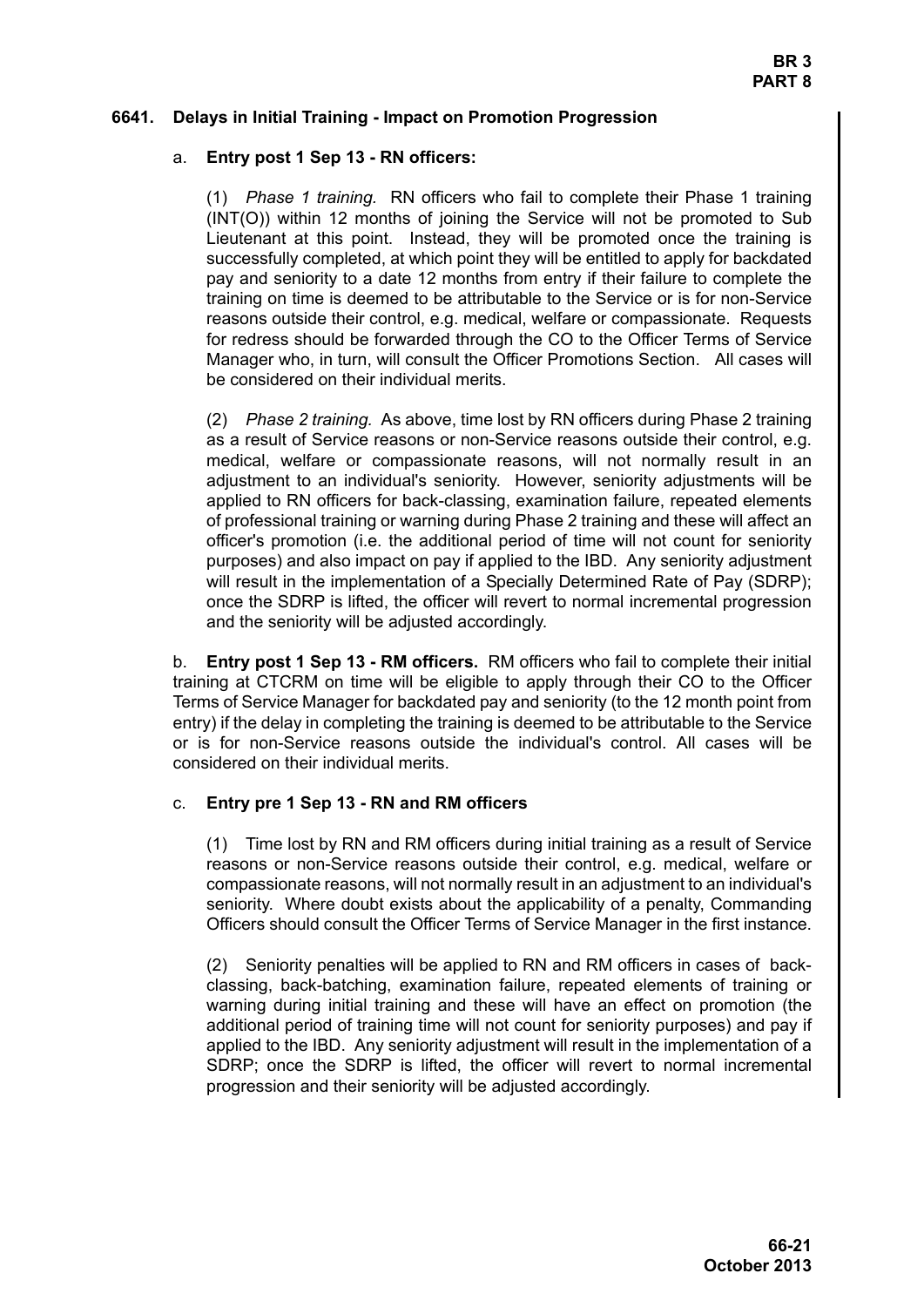## <span id="page-21-0"></span>**6642. Seniority Adjustments Following Branch/Specialisation Transfer**

a. Rates of pay are linked to rank and IBD. As such, any adjustments made to an officer's seniority on transfer as described below, will also have an effect on pay if applied to the IBD. Adjustments to seniority will affect promotion.

(1) **Untrained Strength.** If an officer under training transfers from one branch/ specialisation to another, whether because of failure in the original branch/ specialisation or by choice, promotion to Lieutenant RN may be deferred. Officers who have already attained the rank of Lieutenant may have their seniority adjusted. The need for any deferment or adjustment is determined by the officer's position in relation to that of their new peers in the branch/specialisation into which they are transferring, and is to ensure, in so far as is possible, that training that does not form part of the training pattern in the new branch does not count towards promotion. A sizeable seniority adjustment for an officer on an Initial Commission (IC) may result in the loss of the opportunity for selective promotion to Lieutenant Commander/Major as long as the officer remains on an IC.

(2) **Trained Strength.** For an officer on the trained strength transferring from one branch or specialisation to another, promotion may be deferred and/or seniority adjusted. This may result in the implementation of an SDRP, as described in [Para](#page-20-0) [6641](#page-20-0) [sub para 6642.](#page-21-0) The need for any deferment, adjustment or SDRP is determined by the officer's position in relation to that of officers who joined the Service at the same time in the branch or specialisation into which they are transferring, and is to ensure, in so far as is possible, that any training which does not contribute directly to the officer's new branch or specialisation does not count towards an accrual of seniority.

b. The seniority of an officer transferring from or to a branch where seniority is granted for a degree or relevant civilian experience or both may be adjusted by more than one year.

## <span id="page-21-1"></span>**6643. Training Warnings**

Officers due for promotion to Lieutenant RN will not be promoted on their due date if they are under Character and Leadership (C&L) Warning (see Para 5739). Officers, who are removed from C&L Warning due to an improvement in their performance, will be promoted with effect from, and with seniority of, the date of the Commanding Officer's recommendation for removal from C&L Warning if this is later than the non-selective date. Officers who fail to achieve a satisfactory standard will be compulsory withdrawn from training under the normal procedures detailed in Chapter 57.

## <span id="page-21-2"></span>**6644. Quarterly Report**

Officers due for non-selective promotion will not be promoted on their due date if they are under Quarterly Report (or Command Report for the Maritime Reserve). Officers who are removed from Quarterly Report due to an improvement in their performance will be promoted with effect from, and with seniority of, the date of the Commanding Officer's recommendation for removal from Quarterly Report if this is later than the non-selective date. Officers who fail to achieve a satisfactory standard will be liable to discharge under normal procedures. See also Chapter 57.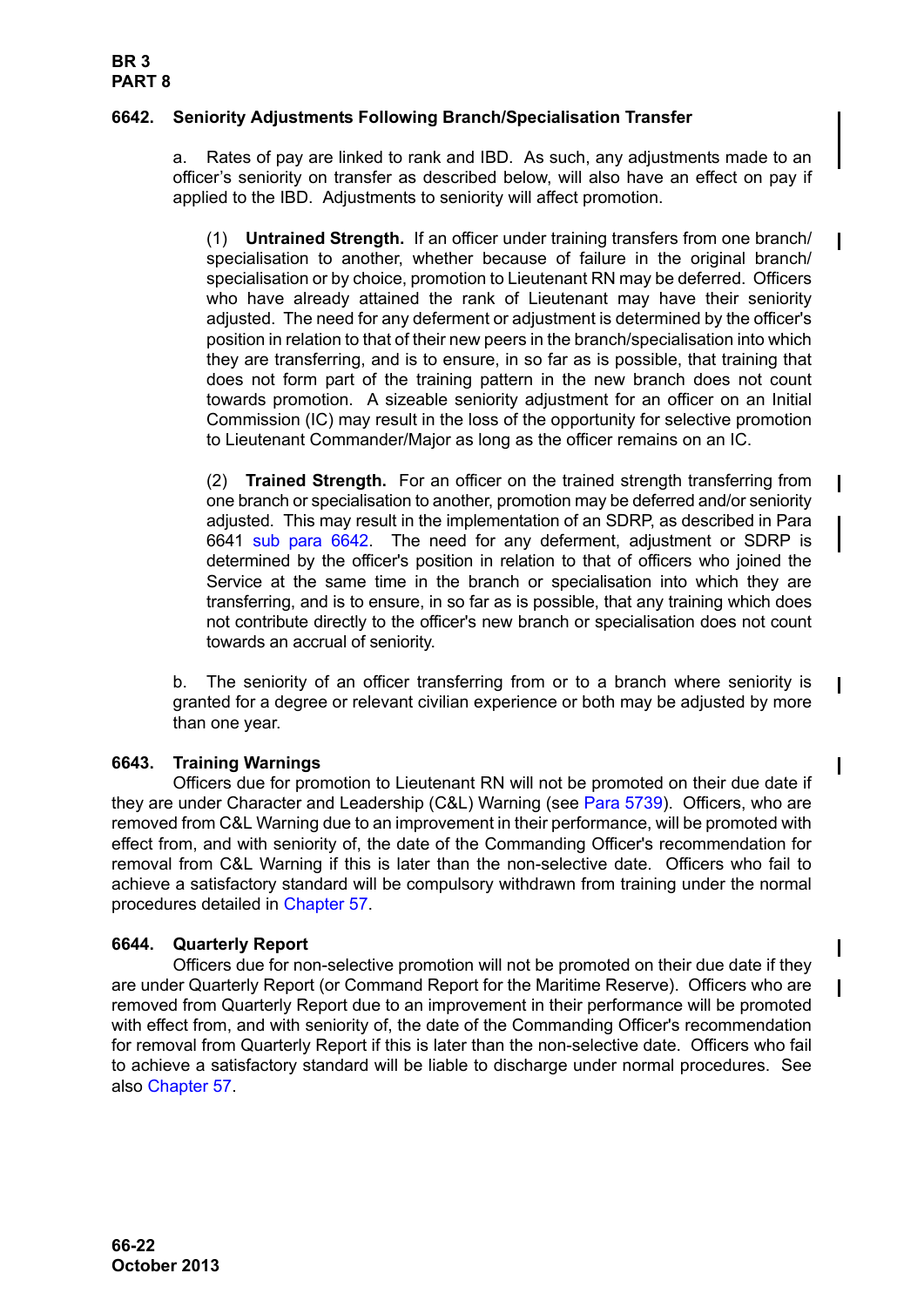$\overline{\phantom{a}}$ 

## <span id="page-22-0"></span>**6645. Medical and Physical Fitness**

a. Officers placed in a reduced medical category remain eligible for non-selective promotion so long as they are retained in the Service (see [Para 6626\)](#page-12-3).

b. Officers are required to be RNFT certified on the effective date of substantive promotion or in possession of an approved waiver (see [Para 6626](#page-12-3)).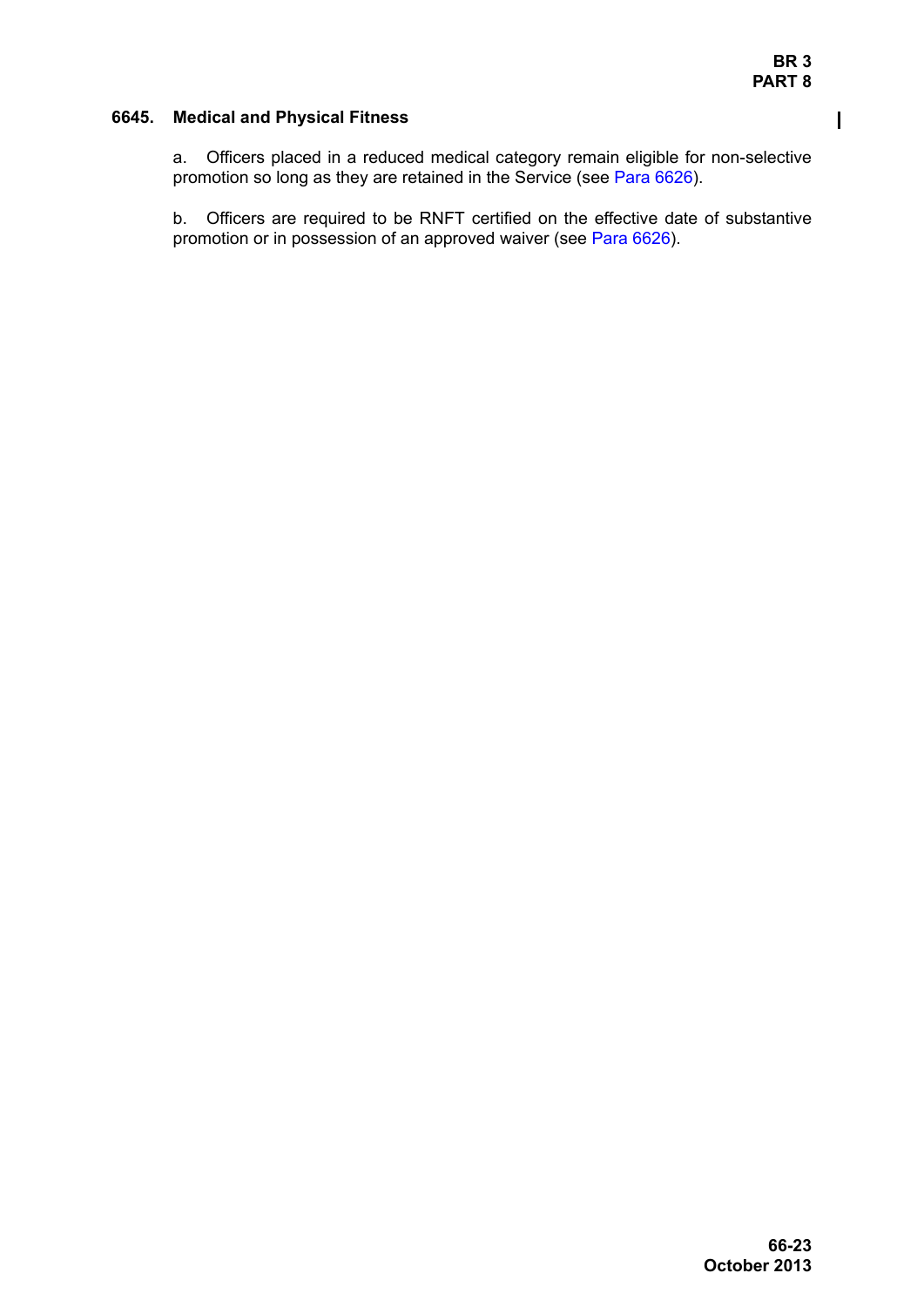## **SECTION 4 - ACTING RANK ASSIGNMENTS**

## <span id="page-23-1"></span><span id="page-23-0"></span>**6646. Introduction**

The following regulations cover the award of acting higher rank (AHR) to officers, as distinct from the award of substitution pay. They do not apply to Acting Lieutenants who have not been confirmed in rank because they have not acquired the necessary qualifications, or to Acting Sub Lieutenants. In general, the AHR is appropriate when an officer is assigned to perform the full duties of a post at a higher rank because no officer of the required substantive rank and branch is available to do so. This may occur in a period of manpower shortage or when a holder of an assignment dies or is placed in a reduced medical category which will prevent the performance of the full duties of the post for a minimum of three months. Substitution pay may be appropriate if an officer is required to perform the duties of a higher rank, normally without being assigned to the post, for a minimum of 21 consecutive days and for periods up to six months (see JSP 754 for full details and for extensions beyond six months). Relative rank and order of command regulations for AHR officers are shown in BR 2 (QRRN).

## <span id="page-23-2"></span>**6647. Assigning Notice**

Assignments at normal notice in the AHR will be decided by the Career Management Authority before publication.

## <span id="page-23-3"></span>**6648. Local Assignments and Transfer**

The senior officer present in an area has authority to fill vacant posts immediately for Service reasons, keeping the Assistant Chief of Naval Staff (Personnel)/Naval Secretary (ACNS(Pers)/NavSec) informed. If the granting of AHR is involved in filling an urgent vacant post, ACNS(Pers)/NavSec's approval is required beforehand unless the officer is due substantive promotion within three months.

## <span id="page-23-5"></span><span id="page-23-4"></span>**6649. Selection Criteria for Granting Acting Higher Rank**

a. In making selections for AHR, Career Managers should maintain similar principles to those which apply in the case of officers selected for promotion - i.e. they should be prepared to accept a degree of assigning inconvenience to ensure that a worthy candidate can take up the assignment. The selection of officers for appointment in the rank of Acting Captain, Acting Commander and Acting Lieutenant Commander (other than those already provisionally selected for promotion) should normally be made from officers who have a high probability of achieving substantive promotion to the next higher rank during the AHR appointment. Overzone officers who narrowly missed promotion to Lieutenant Commander and Commander should only be considered where there is a particular service requirement to which that officer brings the necessary skills. Normally the Career Manager should nominate a minimum of two potential candidates to the appropriate SO1 Career Manager. A note is to be made in the PF of an unsuccessful candidate to generate an audit trail and record the AHR selection process. Occasions will arise when only one suitable candidate can be found to fill a particular specialist post.

 $\mathbf I$ 

<span id="page-23-6"></span>b. It is most important that CNPers approval for AHR is obtained when the best candidate to fill an important post at AHR satisfies the approval criteria at [Para 6649](#page-23-4) [sub para c](#page-24-1) but does not completely satisfy the AHR selection criteria in [Para 6649](#page-23-4) [sub](#page-23-5) [para a](#page-23-5) above.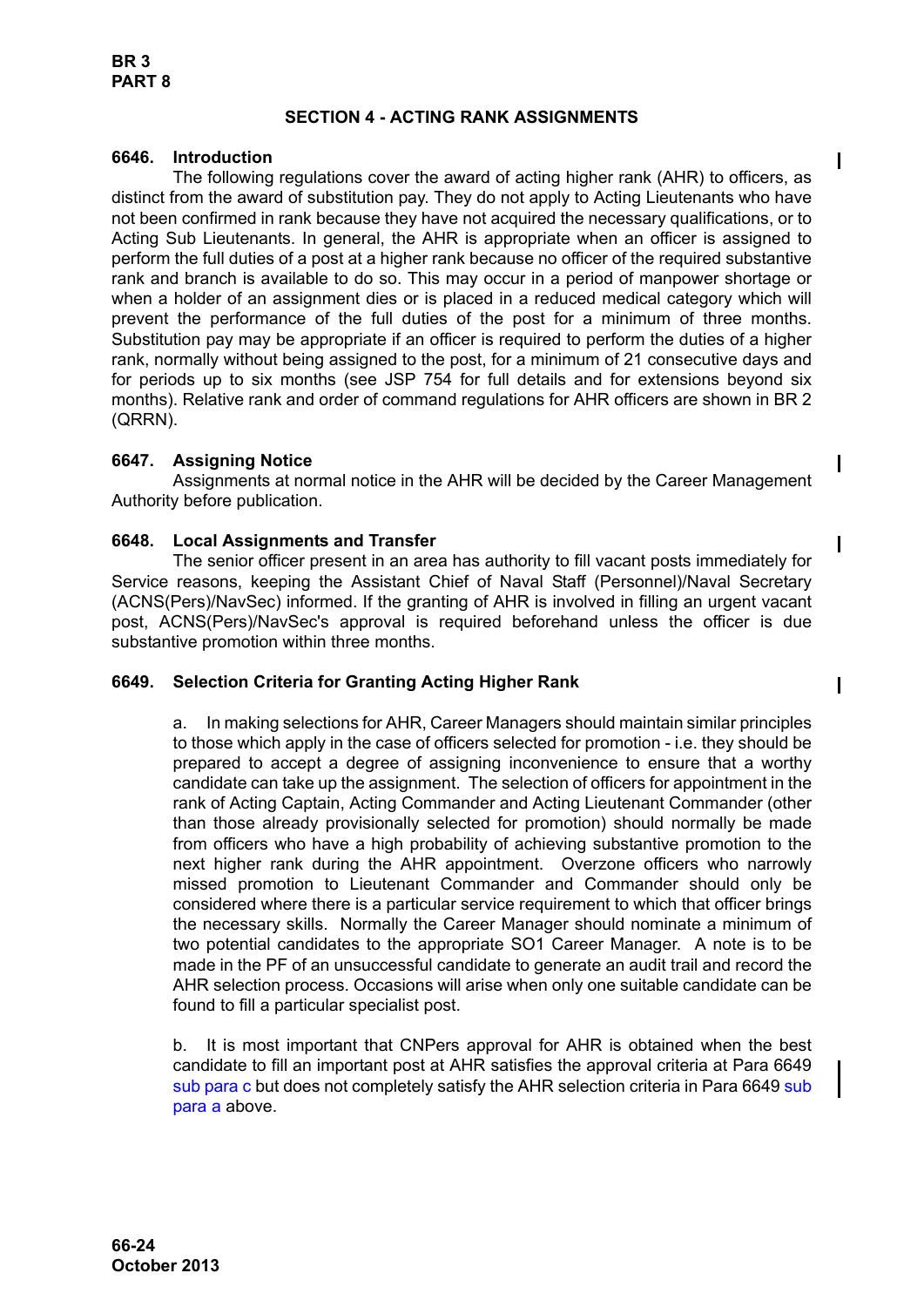**BR 3 PART 8**

<span id="page-24-1"></span>c. AHR may only be granted if all of the following conditions are met:

(1) The post is complemented for the higher rank without alternative. Where the complement allows for alternative ranks, the acting assignment will be in the lowest rank allowed.

(2) No suitable officer of the correct substantive rank is available. 'Suitable' is defined as complying with the Rank/List/Spec/Sub-Spec criteria in the relevant JPA Position and meeting the terms of [Para 6649.](#page-23-4)

(3) The period of tenure is expected to exceed three months (this rule need not apply when an officer is due substantive promotion within this time).

(4) The officer concerned must be capable of undertaking satisfactorily the full range of tasks of the post to be filled.

(5) The relevant SO1 Branch Manager and CNPS PERS-PPLAN SWPO SO1 advice and approval has been obtained in writing except:

(a) Where an officer has been provisionally selected for promotion to the next higher rank.

(b) When the period of AHR is less than one year prior to automatic promotion due to preserved rights from previous commissions.

It should be noted that advice may depend upon a comparison of the liability and the strength for the category concerned in the period for which AHR is proposed. As a general rule, those graded A but not selected at the last Board are highly likely to promote next Board and therefore are unlikely to impact the MAuN. Those who are graded B and below are not likely to promote next time and therefore this will have a negative effect on the MAuN the following year. The NPT may still choose to accept a reduction in the MAuN to grant AHR, particularly if the individual has a unique competency. Where agreement cannot be reached between the Career Manager and the Branch Manager, CNPers DACOS Career Management, CNPS DACOS Branch Management and DACOS PPLAN will adjudicate.

(6) Suitability for promotion on the most recent Appraisal Report must have been assessed as 'Yes' or higher. AHR will only be granted one step above the substantive rank held.

(7) The officer is in date for RNFT on JPA.

#### <span id="page-24-0"></span>**6650. Acting Higher Rank - Level of Approval**

Final approval of AHR is given as follows:

a. **Acting Commodore.** Approval is solely given by the 1SL. When it is deemed necessary to employ a Captain as an Acting Commodore, an extraction board is held comprising NA, CNPers DACOS Career Management, CNPS DACOS Branch Management and a Board Secretary. The Head of Branch (X, E, L, RM) may also be required for branch specific advice. This Board is used to determine the most suitable candidate from a pool of nominees. Once the Board has agreed on the officer, the individual is informed, pending final approval by 1SL.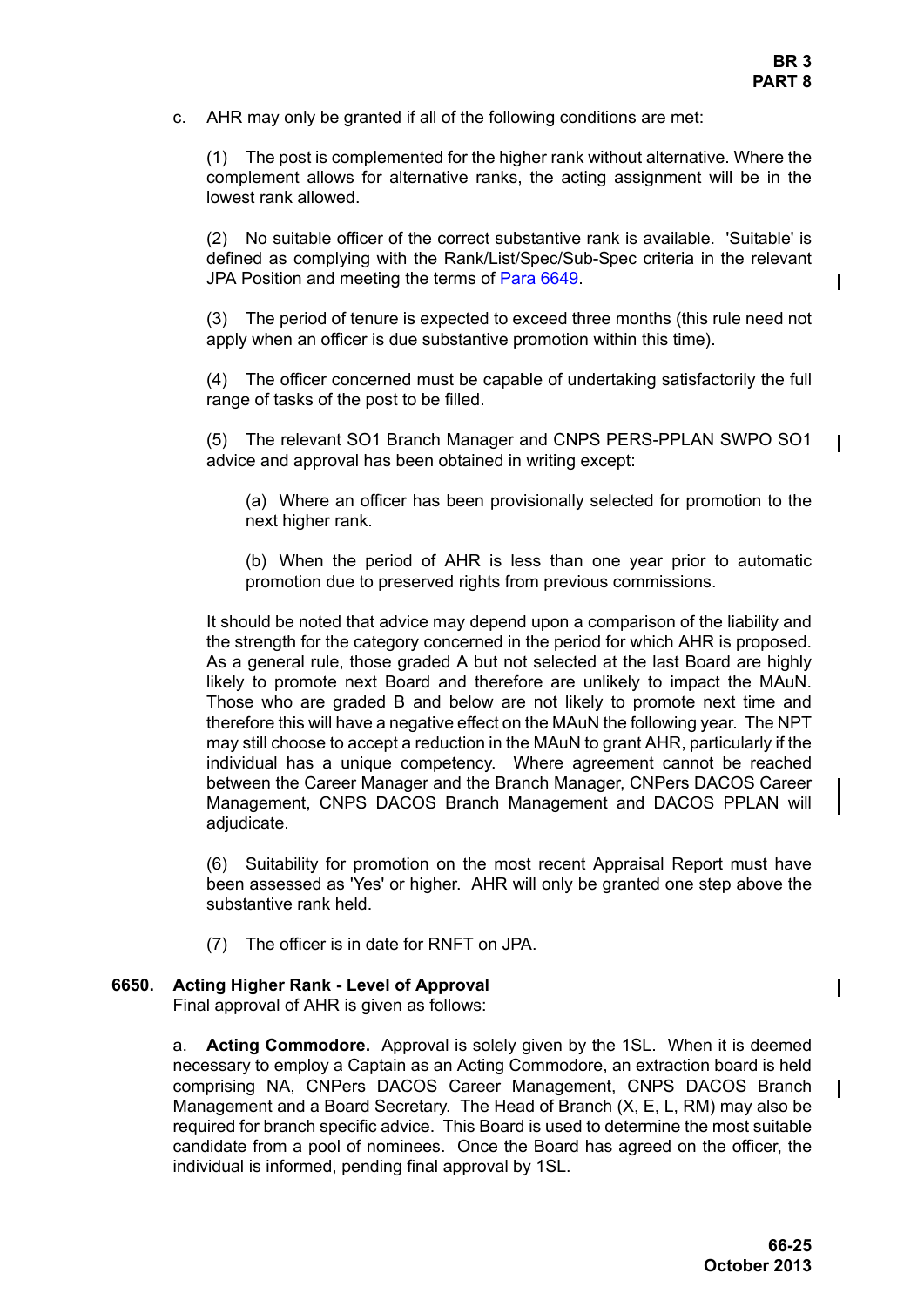b. **Acting Captain.** Approval is solely given by the 1SL. When it is deemed necessary to employ a Commander as an Acting Captain, an extraction board is held comprising NA, CNPers DACOS Career Management, CNPS DACOS Branch Management and a Board Secretary. The Head of Branch (X, E, L, RM) may also be required for branch specific advice. This Board is used to determine the most suitable candidate from a pool of nominees. Once the Board has agreed on the officer the individual is informed and career management responsibility temporarily transfers to the NA, pending final approval by 1SL. The PF remains with the originating NPT.

c. **Acting Lieutenant, Acting Lieutenant Commander and Acting Commander**. AHR approval is normally given by the relevant SO1 Career Manager providing that the various criteria in [Para 6649](#page-23-4) [sub para c](#page-24-1) above are met. Should a case fail to satisfy the AHR selection criteria, approval is to be given by CNPers DACOS Career Management.

## <span id="page-25-0"></span>**6651. Acting Higher Rank - Procedures to be followed by the Career Manager**

## a. **When appropriate:**

(1) When it is intended to assign an officer to a post which is complemented for higher rank without alternative, consideration should always be given to the need to grant AHR. The case should be tested against the principles and criteria identified in the preceding paragraphs. If, having carried out this test, it is considered that AHR is justified, the structural agreement of a Branch Manager and the approval of the relevant authority (see [Para 6649](#page-23-4) [sub para b\)](#page-23-6) are to be sought before the appointment is made. Force majeure should be avoided. For officers already in post (see [Para 6657\)](#page-28-0), the agreement is to be sought before the award of AHR is confirmed.

(2) Proposals for award of AHR are to be submitted on the proforma at Annex 66C. The proforma is to be passed via the relevant desk officers for agreement and advice; if agreed at that level, the form is then to be attached to the officer's personal file and passed to the approving authority (see [Para 6650](#page-24-0)). Completed proformae are to be retained with the relevant personal files. A note is to be made in the P/File of an unsuccessful candidate to generate an audit trail and record the AHR selection process.

## <span id="page-25-1"></span>b. **When not appropriate**

(1) Experience has shown that much correspondence is generated in cases where AHR is considered to be inappropriate. It is important, therefore, that these cases are well documented in the relevant officers' personal files; the position should be made clear (in writing) to both the officer concerned and their Commanding Officer.

(2) In certain cases it may be justifiable to appoint an officer to a post complemented for higher rank (without alternative) and not grant AHR; for example:

(a) When it is for less than 3 months.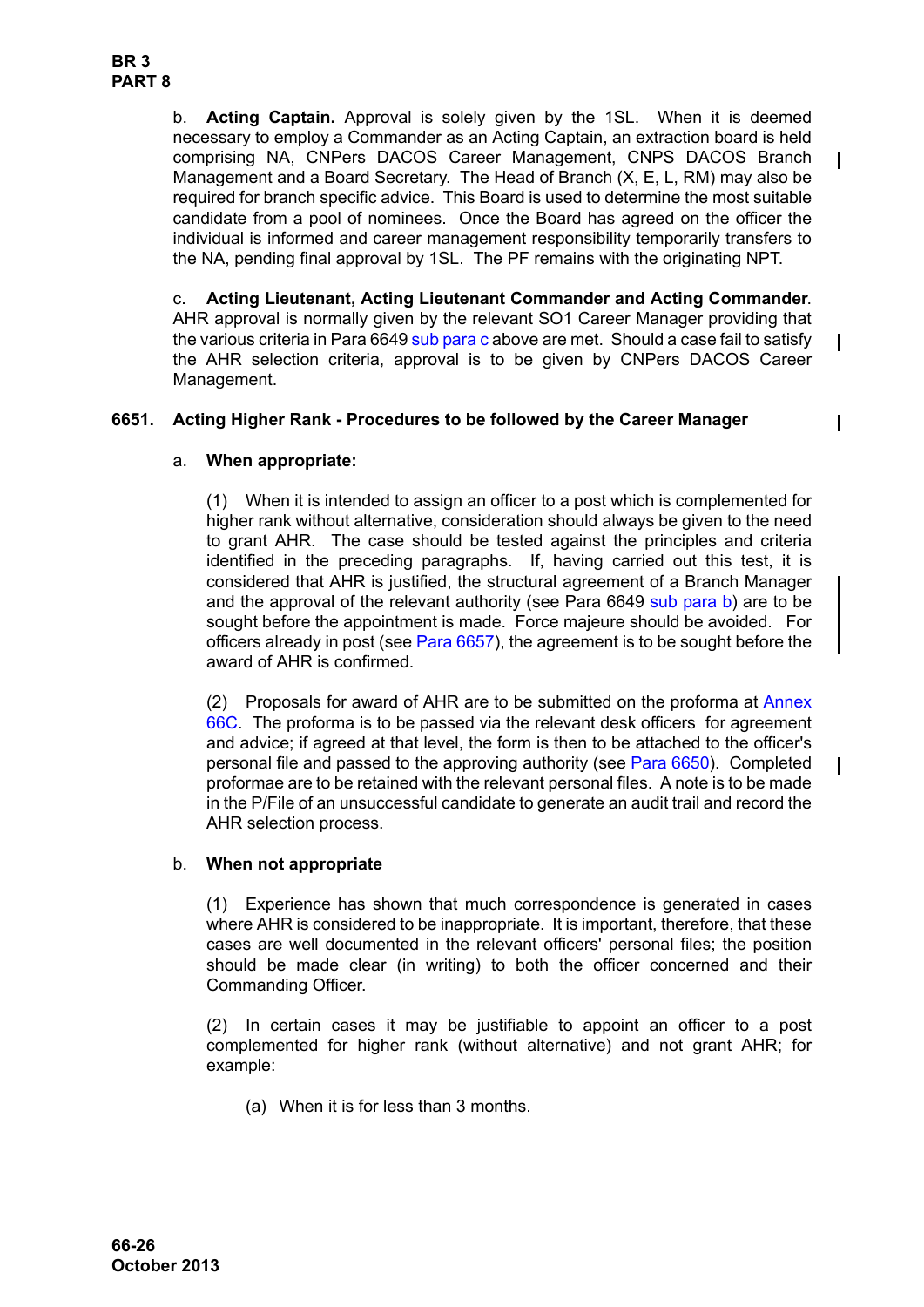(b) When there is clear evidence that the complement is to be downgraded or rank ranged to a lower rank in the near future (Career Managers should ask Commanding Officers to initiate EAF action to change the Unit Establishment List whenever their knowledge of the post indicates that a lower rank alternative would be suitable).

(3) There will be cases where AHR cannot be granted because the criteria in [Para 6649](#page-23-4) [sub para c](#page-24-1) have not been met in full. For example: there is a suitable officer of the correct rank available but the Commanding Officer is not prepared to accept the individual or the only officer available does not have the necessary knowledge or experience to carry out all of the duties involved (i.e. they are not qualified) and it would be inappropriate to give the individual AHR. In these cases, Career Managers are to proceed carefully, having consulted CNPers DACOS Career Management, with one of the following options:

(a) Inform the Commanding Officer that the post will have to be gapped (in which case the Commanding Officer may be able to consider the use of Substitution Pay for an officer within the unit filling another of his complemented posts (see [Para 6651](#page-25-0) [b](#page-25-1) [sub para \(4\)](#page-26-0) below)).

(b) Offer to appoint an officer of lower rank as a Temporary Augmentee to undertake part of the duties of the higher rank but leaving the higher rank post empty. In any such case, the Commanding Officer is to be reminded of the need produce a revised set of TORs to give the officer only those tasks which are appropriate to the individuals knowledge or experience. The officer is to be informed in writing of the reason why AHR has not been granted and the Assignment Order is to indicate specifically that AHR will not be granted. A copy of the Appointment Order is to be retained in the officer's personal file. When assigned as a temporary augmentee, neither AHR nor substitution pay are appropriate.

(c) If the Commanding Officer indicates that they will amend the Unit Establishment List to downgrade the post to a lower rank or to allow for the lower rank as an alternative, written evidence of this should be provided before an assignment is issued. The downgrading must be fair and realistic; an officer should not be disadvantaged thereby and they must not be asked to undertake duties which are beyond their rank or experience. The Commanding Officer would be expected to review the positions Terms of Reference or Job Description. The officer is to be informed in writing of the reason why AHR has not been granted and the Appointment Order is to indicate specifically that AHR will not be granted.

<span id="page-26-0"></span>(4) It will be clear that officers are not to be put in the position of having to fill a post without holding the appropriate rank. Career Managers are to ensure that the Nomination correspondence to the Commanding Officer explains the situation and states clearly that AHR will not be granted. A copy of this is to be filed in the individual's P/File.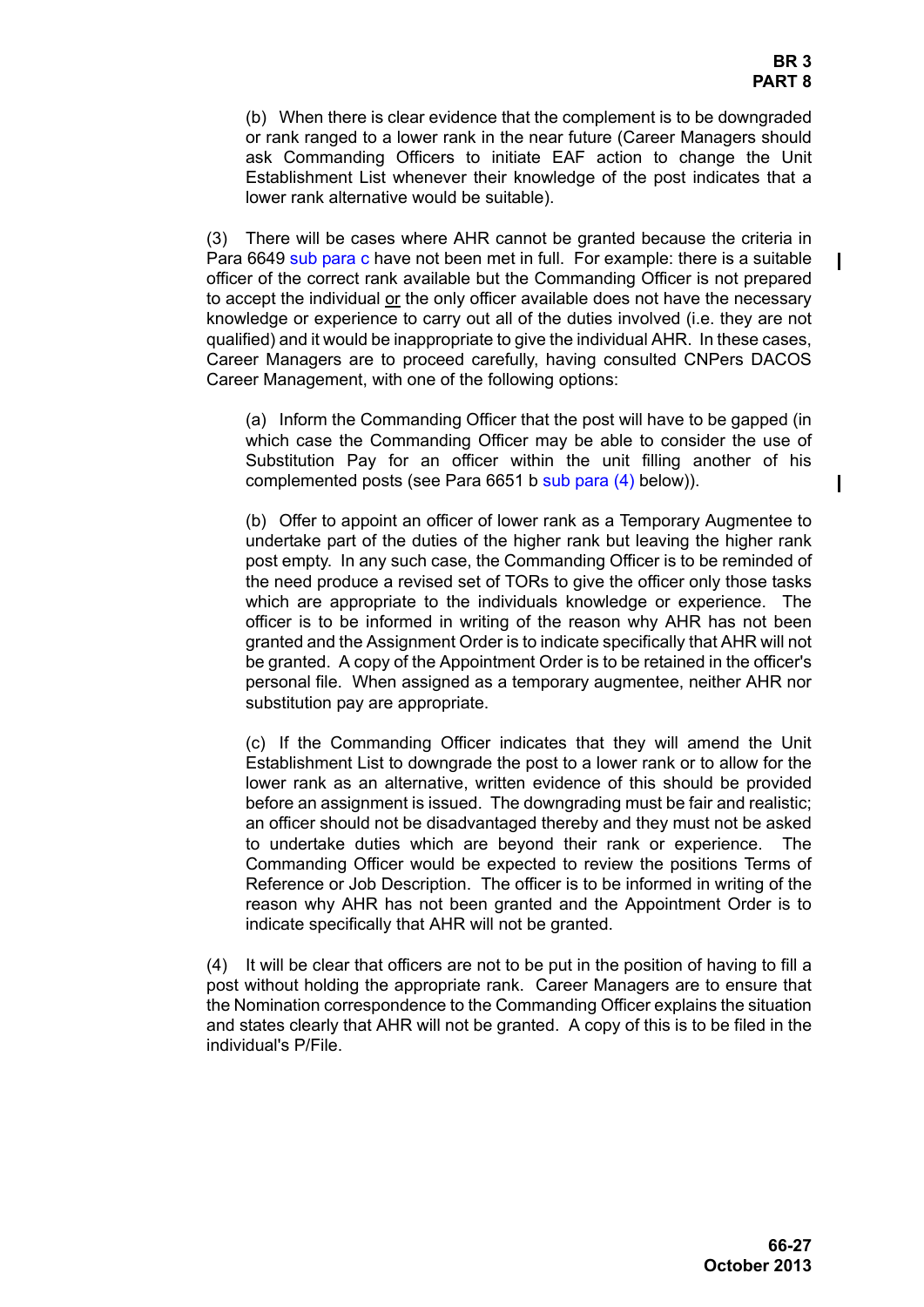## **BR 3 PART 8**

## <span id="page-27-0"></span>**6652. Acting Higher Rank in Common Appointments**

Although the same criteria apply to AHR for Common Appointments (CAPPS) as for other positions, DACOS PPLAN will not be willing to agree to the award of AHR unless the availability of qualified officers from all relevant specialisations has been carefully checked. Career Managers planning to nominate an officer who would require AHR to meet the rank criterion of a common appointment must discuss the subject thoroughly with NAVY PERS-CM CAPPS SO1 and NAVY PERS-PLAN SWPO SO1 in advance of the CAPPS committee's consideration of the position.

## <span id="page-27-1"></span>**6653. Upgrading of post to a Higher Rank**

a. If a position is upgraded to a higher rank without alternative and it is intended that the same officer should continue to hold this position until a substantive relief can be assigned, consideration will not normally be given to granting the AHR to the present holder, even though the period may exceed three months due to the needs of assigning notice. If, however, it is considered that the present holder is not suitable to carry out the higher rank duties and it is intended to relieve the individual on this count, AHR is not to be granted, although the period may exceed 3 months due to the needs of appointing notice. In the latter example, the officer, in fairness, should be reappointed no later than 3 months after the post is upgraded even if it means the post being gapped.

b. If, however, the present holder is due substantive promotion to the higher rank, and is judged competent to carry out the higher rank duties without further training, and it is intended that the individual remains in post on this account, AHR will be granted at the discretion of the ACNS(Pers)/Naval Secretary.

## <span id="page-27-2"></span>**6654. Downgrading of post to a Lower Rank**

If a post which is held by an officer granted AHR is downgraded to a lower rank, the officer will be reassigned in the substantive lower rank from the effective date of the revision to the Unit Establishment List.

## <span id="page-27-3"></span>**6655. Sickness while holding the Acting Higher Rank**

An officer who is medically unfit for duty for reasons beyond his/her own control while holding AHR may continue to hold the rank for a maximum of four months from the date of being downgraded. An officer who is still sick after four months will be reverted automatically to substantive rank. When fit for duty and if not given an immediate effective assignment, the officer will be eligible to resume the former AHR and pay for any periods of courses, passage, leave, etc to which they would have been entitled. Where sickness is for reasons within the officer's own control, the AHR is relinquished from the date of ceasing duty in the assignment.

## <span id="page-27-4"></span>**6656. Relinquishment**

Officers retain AHR until reassigned in the lower rank, or until review by ACNS(Pers)/ NavSec if an officer receives an adverse report or is placed on Quarterly Report. JSP 754 contains full details of the circumstances and dates covering the relinquishment of an AHR.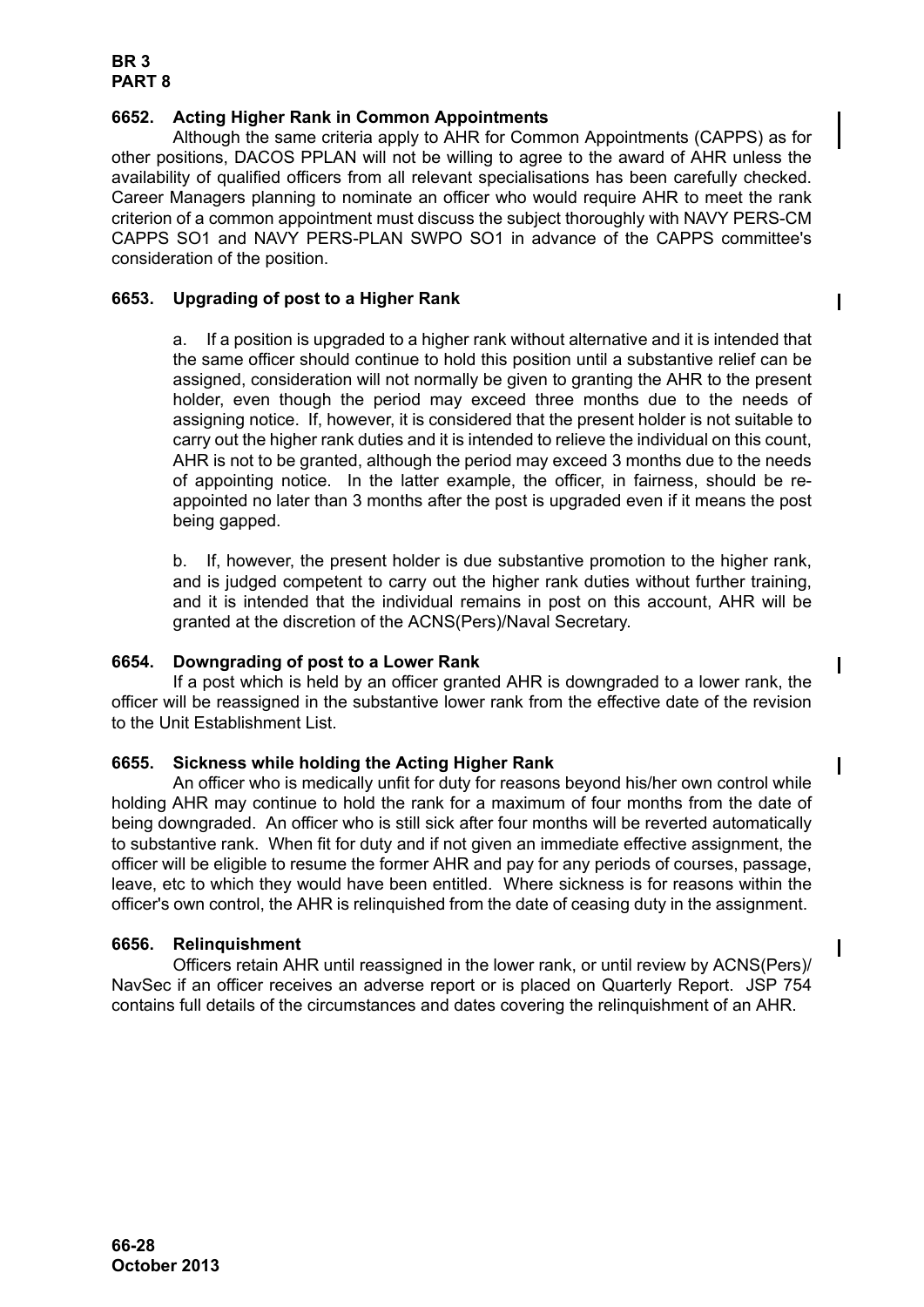## <span id="page-28-0"></span>**6657. Pay**

Substitution Pay (SUPA) is neither a CM retention tool nor a substitute for AHR. SUPA is not an entitlement, but may be paid to an officer or other rank (OR) who is required temporarily to undertake the full range of duties and responsibilities of a post established for an officer, OR, or civil servant of a rank/grade higher than his/her own which is vacant. It follows that an individual **shall not** be assigned on a full time basis into a position and claim SUPA for fulfilling the duties of that position. SUPA can be utilised by the employer when an individual from elsewhere in the organisation conducts **all** the duties to cover a gapped position in the higher rank. The regulations for pay for AHR, for successive assignments in the AHR, and SUPA are in JSP 754.

## <span id="page-28-1"></span>**6658. Provisional Selection**

The procedure for provisional selection and promotion to Commander and Lieutenant Commander (and equivalents) is designed to increase efficiency by allowing properly planned assignments. This aim will normally be met by timing the assignments of provisionally selected officers to posts complemented for the higher rank to take effect as closely as possible to the due day for confirmation of their promotion. Should circumstances arise that make it necessary to assign an officer to a post complemented for the higher rank before confirmation of the promotion, the grant of AHR will be decided by ACNS(Pers)/NavSec at the time the assignment is made, and will not depend on representations being made by the officer or any administrative authority.

## <span id="page-28-2"></span>**6659. Local Higher Rank**

a. On occasion, particularly when working with foreign nations or external organisations, which do not recognise or do not understand the capabilities of RN officers of junior rank, it may be appropriate to grant Local Higher Rank (LHR). This would be particularly apposite if the officer concerned was required to deal extensively with the Armed Forces of countries where officers of broadly the same equivalent rank to British officers were markedly different in terms of prestige, capability or authority. LHR would be similarly apposite when a RN officer was required to work extensively with predominantly civilian organisations with little previous familiarity with the Armed Forces. Accordingly, in circumstances where an officer of the appropriate rank is filling a position (and AHR or substitution pay is not payable), it is possible to grant LHR, by up to two steps, provided the following conditions are satisfied:

(1) LHR is considered by the local commander to be essential to enable those external authorities with which the officer is required to deal in the course of his/ her duties to understand and appreciate the status and capability of the officer concerned. It is envisaged that the external authorities will normally be civilian organisations or non-British military organisations with limited previous contact with the RN. LHR may be granted for the whole or part of an assignment.

(2) LHR is no more than two steps above the substantive rank of the officer concerned, or one step above any AHR held.

(3) The application is approved by ACNS(Pers)/NavSec.